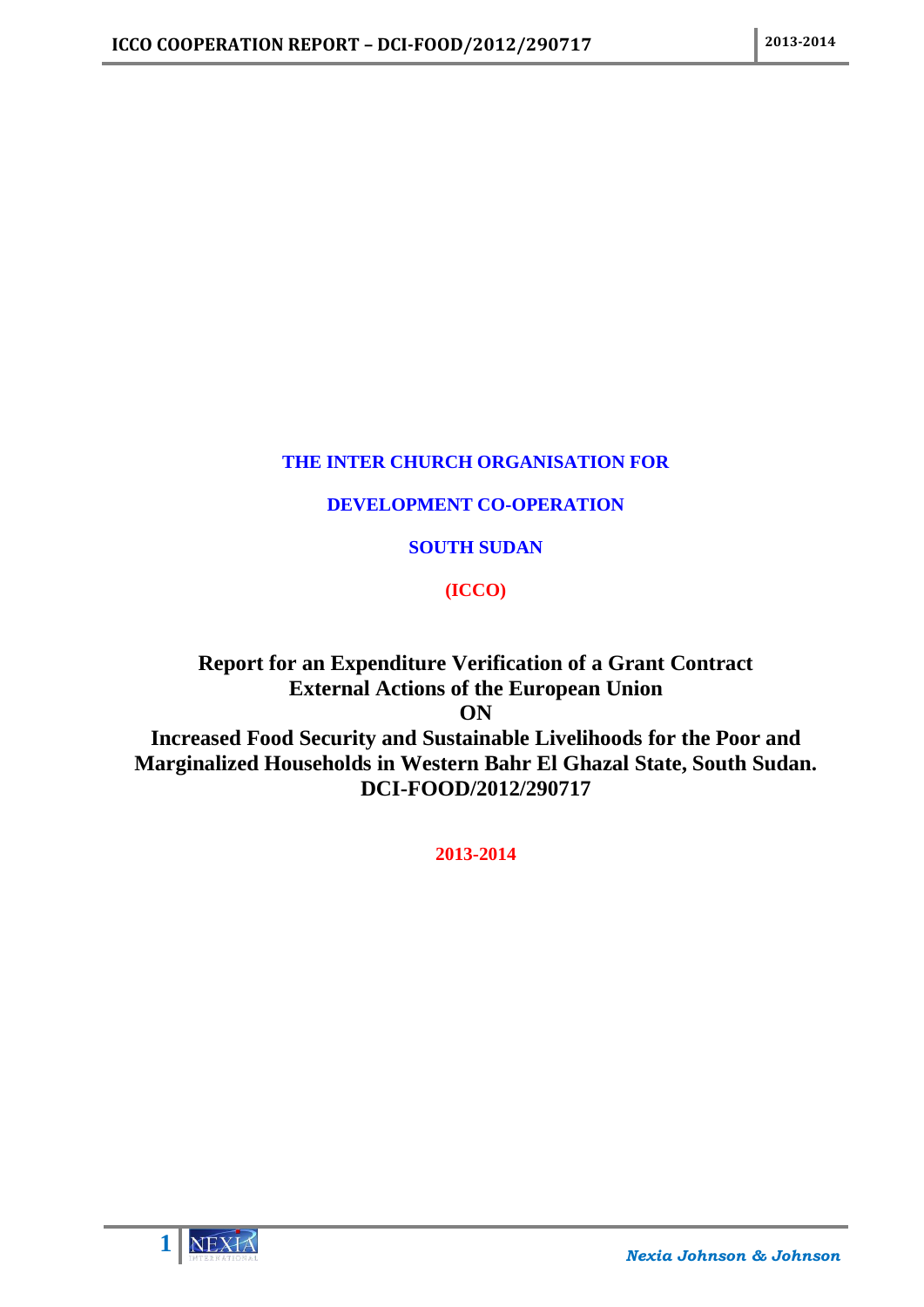## TABLE OF CONTENTS

| 1. |                     |                                                                                       |  |
|----|---------------------|---------------------------------------------------------------------------------------|--|
| 2. |                     |                                                                                       |  |
|    | 2.1.1               |                                                                                       |  |
|    | 2.1.2               |                                                                                       |  |
|    | 2.1.3               |                                                                                       |  |
|    | 2.1.4               | RECONCILING THE FINANCIAL REPORT TO THE BENEFICIARY'S ACCOUNTING SYSTEM AND RECORDS13 |  |
|    | 2.1.5               |                                                                                       |  |
|    | 2.1.6               |                                                                                       |  |
|    | $2.2^{\circ}$<br>14 | PROCEDURES TO VERIFY CONFORMITY OF EXPENDITURE WITH THE BUDGET AND ANALYTICAL REVIEW  |  |
|    | 2.2.1               |                                                                                       |  |
|    | 2.2.2               |                                                                                       |  |
|    | 3.1<br>3.1.1        |                                                                                       |  |
|    | 3.1.2               |                                                                                       |  |
|    | 3.1.3               |                                                                                       |  |
|    | 3.1.4               |                                                                                       |  |
|    | 3.1.5               |                                                                                       |  |
|    | 3.1.6               |                                                                                       |  |
|    |                     |                                                                                       |  |
|    |                     |                                                                                       |  |
|    |                     |                                                                                       |  |
|    |                     | ANNEX 2: ATTACHED SIGNED COPY OF TERMS OF REFERENCE EXPENDITURE VERIFICATION34        |  |
|    | 2.1                 |                                                                                       |  |
|    | 2.2                 |                                                                                       |  |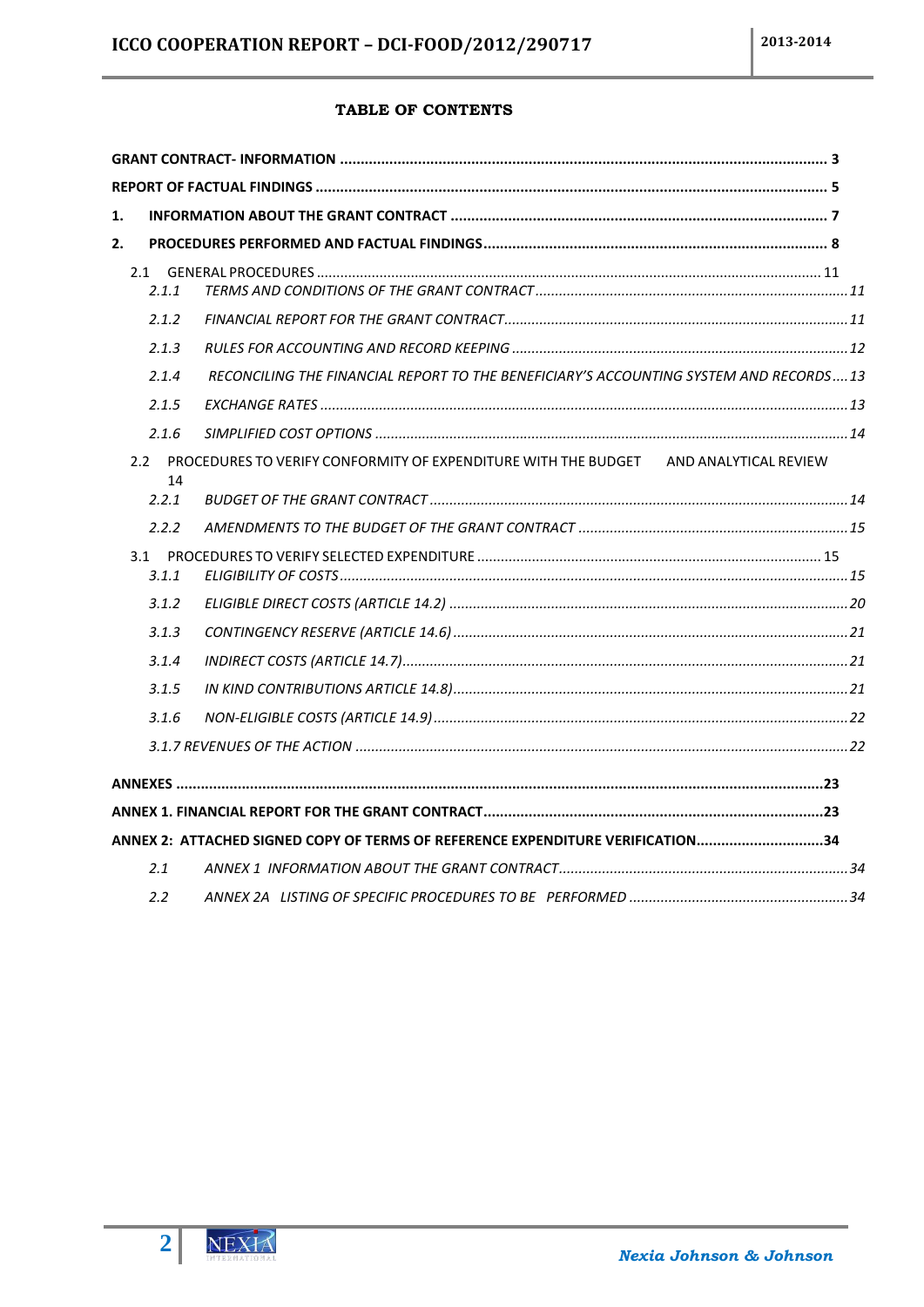## **GRANT CONTRACT- INFORMATION**

<span id="page-2-0"></span>**CO-ORDINATOR** Interchurch Organisation for Development Co-operation (ICCO), Registration Nr. 801006077B, P.O.BOX 8190, 3503 RD Utreich, The Netherlands.

## **BENEFICIARIES AND AFFILIATED ENTITIES**

 Dorcas Aid International, P.O. BOX 80, 1619 ZH Andijk, The Netherlands.

 Christian Agenda for Development (CAD), Hai Rock City, P.O BOX 530, Juba, South Sudan.

 Episcopal Church of Sudan Diocese of Wau, Christian Action for Relief and Development (ECS-CARD), Hai Mozephn, Opposite Wau Teaching Hospital, C/O ECS Provincial Office P.O. Box 110, Juba South Sudan.

Catholic University of South Sudan, Faculty of Agriculture & Environmental Science, (CUoSSFAES) Juba, South Sudan.

## **CONTRACTING AUTHORITY** Ambassador Sven Kuhn Von Burgsdorfp,

 The Head of Delegation, EU Delegation to South Sudan, Block 3K-South, Plot 82A, European Compound, North of Government of South Sudan Ministry Complex, Juba, South Sudan

## **EUROPEAN COMMISSION** Paolo Girlando,

 Programme Manager, Rural Development and Food Security Delegation of the European Union to South Sudan, Block 3K-South, Plot 82A, European Compound, North of Government of South Sudan Ministry Complex, Juba, South Sudan. E-mail: [paolo.girlando@eeas.europa.eu](mailto:paolo.girlando@eeas.europa.eu) Tel.: +211(0)954356804

**3**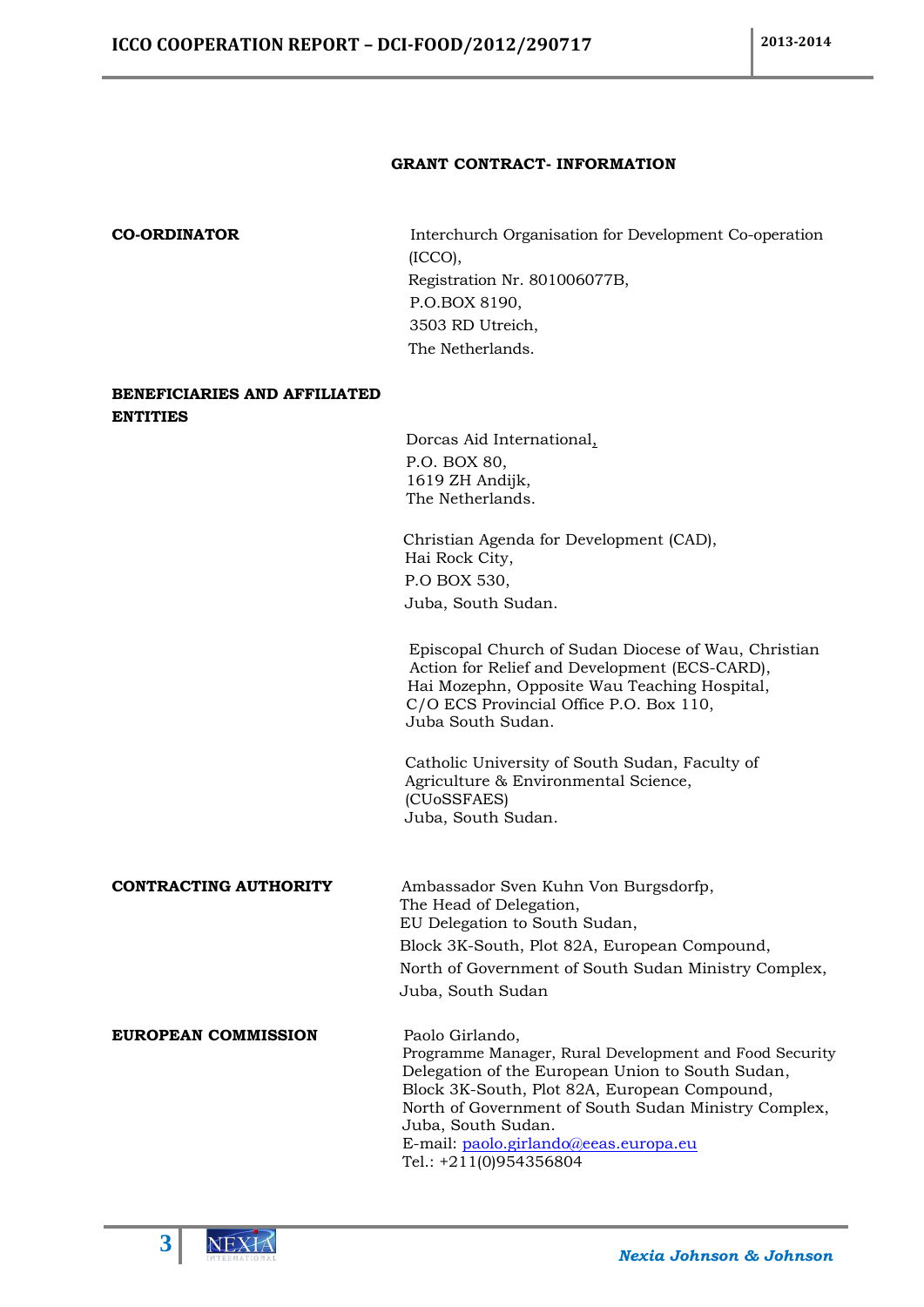| <b>AUDITORS</b>    | Messrs Nexia Johnson & Johnson,  |  |  |  |  |
|--------------------|----------------------------------|--|--|--|--|
|                    | Certified Public Accountants,    |  |  |  |  |
|                    | $12th$ Floor, Uganda House,      |  |  |  |  |
|                    | 8-10 Kampala Road,               |  |  |  |  |
|                    | P. O. Box 6164,                  |  |  |  |  |
|                    | KAMPALA.                         |  |  |  |  |
| <b>BANKERS</b>     |                                  |  |  |  |  |
| Uganda (Kampala)   | Stanbic Bank Uganda Limited,     |  |  |  |  |
|                    | Corporate Branch-Crested Towers, |  |  |  |  |
|                    | Plot 17, Hannington Road,        |  |  |  |  |
|                    | P. O. Box 7131,                  |  |  |  |  |
|                    | KAMPALA.                         |  |  |  |  |
| South Sudan (Juba) | Kenya Commercial Bank (S) Ltd.,  |  |  |  |  |
|                    | P.O. Box 47.                     |  |  |  |  |
|                    | Juba, South Sudan.               |  |  |  |  |

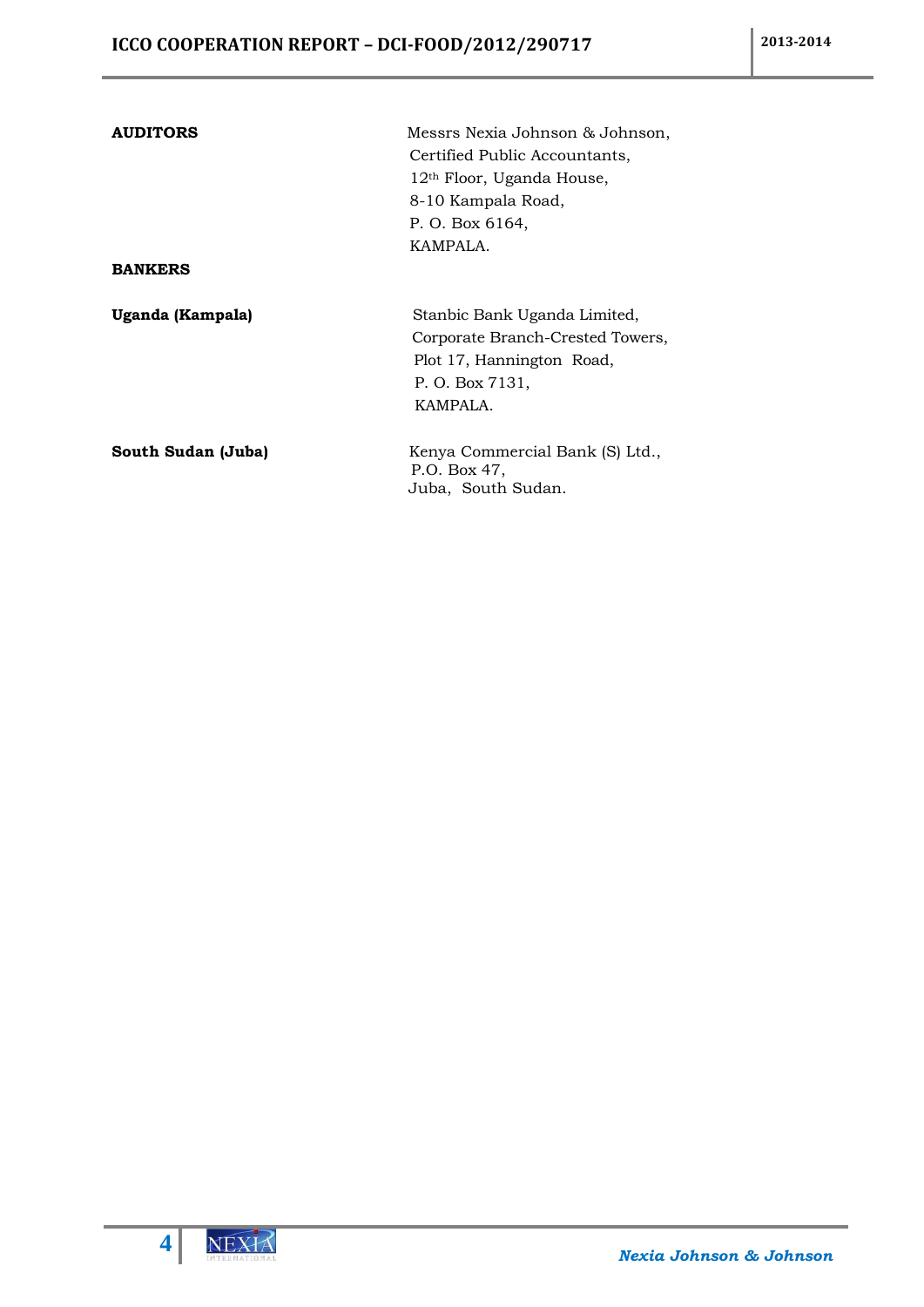

## **REPORT OF FACTUAL FINDINGS**

<span id="page-4-0"></span>The Chairman, *Executive Board,* Interchurch Organisation for Development Cooperation (ICCO) P.O.BOX 8190, 3503 RD Utreich, The Netherlands.

## **Attn: Ms. Froukje Zwaga, Regional Manager (Regional Office)**

28rd May 2014

Dear *Mr. Marinus Verweij*

In accordance with the terms of reference dated **30th April 2014** that you agreed with us, we provide our Report of Factual Findings ('the Report'), with respect to the accompanying Financial Report for the period covering **7th April 2013 — 6th April 2014** (Annex 1 of this Report). You requested certain procedures to be carried out in connection with your Financial Report and the European Union financed Grant Contract concerning; Increased Food Security and Sustainable Livelihoods for Poor and Marginalized Households in Western Bahr El Ghazal State, South Sudan, ( **DCI-FOOD/2012/290717**) the 'Grant Contract'.

## **Objective**

Our engagement is in connection with expenditure verification, which is an engagement to perform certain agreed-upon procedures with regard to the Financial Report for the Grant Contract between you and The Head of EU Delegation to South Sudan, Ambassador Sven Kuhn Von Burgsdorfp the 'Contracting Authority'. The objective of this expenditure verification is for us to carry out certain procedures to which we have agreed and to submit to you a report of factual findings with regard to the procedures performed.

## **Standards and Ethics**

Our engagement was undertaken in accordance with:

**International Standard on Related Services ('ISRS') 4400;** Engagements to perform Agreedupon Procedures regarding Financial Information as promulgated by the **International Federation of Accountants ('IFAC**); the Code of Ethics for Professional Accountants issued by the IFAC. Although ISRS 4400 provides that independence is not a requirement for agreedupon procedures engagements, the Contracting Authority requires that the auditor also complies with the independence requirements of the Code of Ethics for Professional Accountants.

## **Procedures performed**

As requested, we have only performed the procedures listed in Annex 2A of the terms of reference for this engagement (see Annex 2 of this Report).

These procedures have been determined solely by the Contracting Authority and the procedures were performed solely to assist the Contracting Authority in evaluating whether the expenditure claimed by you in the accompanying Financial Report is eligible in accordance with the terms and conditions of the Grant Contract.

**5**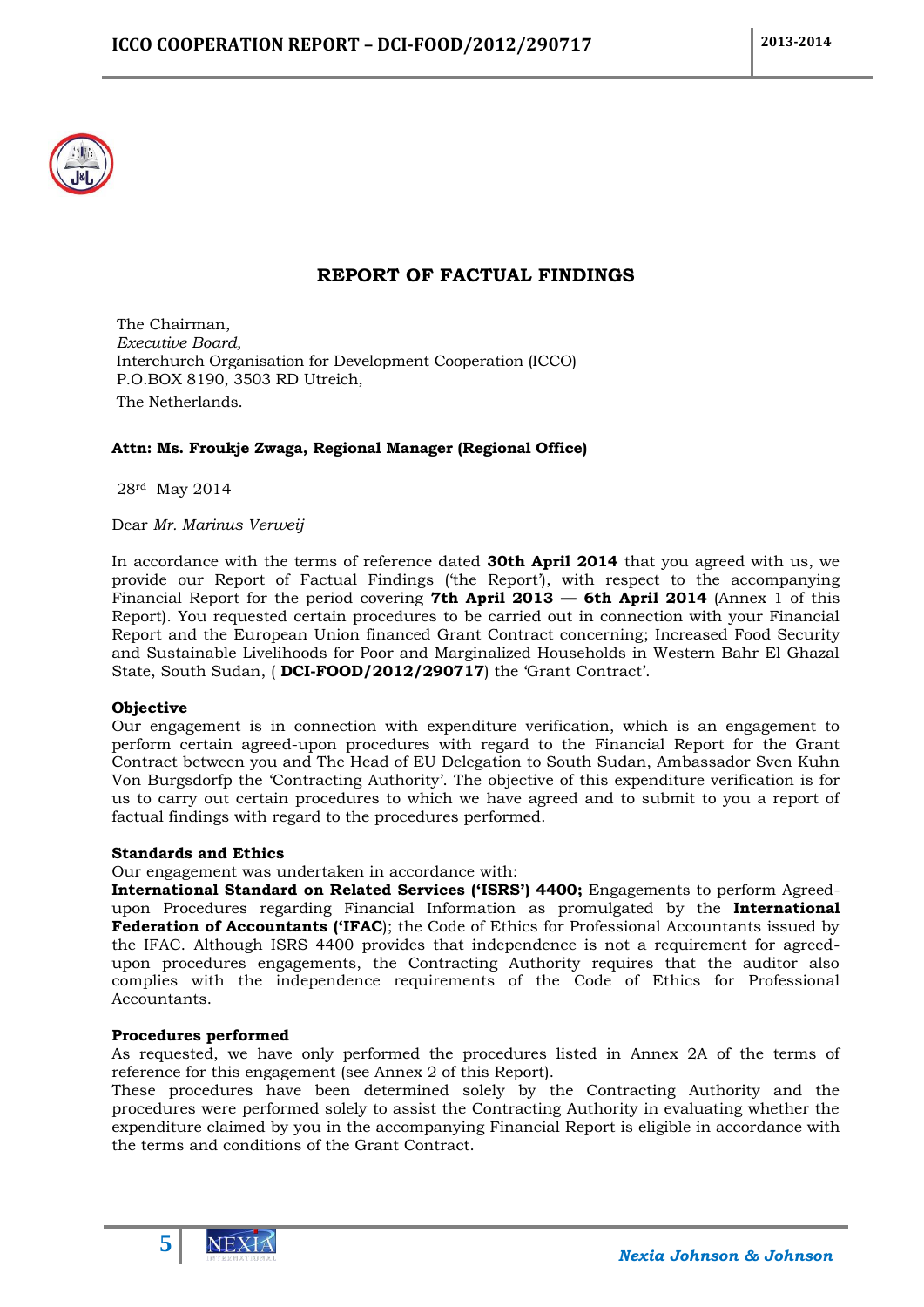Because the procedures performed by us did not constitute either an audit or a review made in accordance with International Standards on Auditing or International Standards on Review Engagements, we do not express any assurance on the accompanying Financial Report.

Had we performed additional procedures or had we performed an audit or review of the financial statements of the Beneficiary in accordance with International Standards on Auditing, other matters might have come to our attention that would have been reported to you.

## **Sources of Information**

The Report sets out information provided to us by you in response to specific questions or as obtained and extracted from your accounts and records.

## **Factual Findings**

The total expenditure which is the subject of this expenditure verification amounts to **€ 434,825**.

The Expenditure Coverage Ratio is **88%**. This ratio represents the total amount of expenditure verified by us, expressed as a percentage of the total expenditure which is the subject of this expenditure verification. The latter amount is equal to the total amount of expenditure reported by you in the Financial Report and claimed by you for deduction from the total sum of prefinancing under the Grant Contract as per your Payment Request of  $5<sup>TH</sup>$  June 2013.

We report the details of our factual findings which result from the procedures that we performed in Chapter 2 of this Report.

## **Use of this Report**

This Report is solely for the purpose set forth above under objective.

This report is prepared solely for your own confidential use and solely for the purpose of submission by you to the Contracting Authority in connection with the requirements as set out in Article 15 of the General Conditions of the Grant Contract. This report may not be relied upon by you for any other purpose, nor may it be distributed to any other parties.

The Contracting Authority is not a party to the agreement (the terms of reference) between you and us and therefore we do not owe or assume a duty of care to the Contracting Authority, who may rely upon this expenditure verification report at its own risk and discretion. The Contracting Authority can assess for itself the procedures and findings reported by us and draw its own conclusions from the factual findings reported by us.

The Contracting Authority may only disclose this Report to others who have regulatory rights of access to it, The European Anti-Fraud Office and the European Court of Auditors.

This Report relates only to the Financial Report specified above and does not extend to any of your financial statements.

We look forward to discussing our Report with you and would be pleased to provide any further information or assistance which may be required.

Yours sincerely,

Auditor's signature……………………………………………………….

| Name of Auditor signing: | Ulrich C. Johnson                              |
|--------------------------|------------------------------------------------|
| Auditor's address:       | Nexia Johnson & Johnson                        |
|                          | Certified Public Accountants                   |
|                          | Uganda House                                   |
|                          | 12 <sup>th</sup> Floor, Plot 8-10 Kampala Road |
|                          | P.O BOX 6164                                   |
|                          | Kampala, Uganda                                |
|                          | Tel +256 414 235881                            |
|                          | Fax +256 414 345532                            |
|                          |                                                |

Date of signature………………………………………………………………

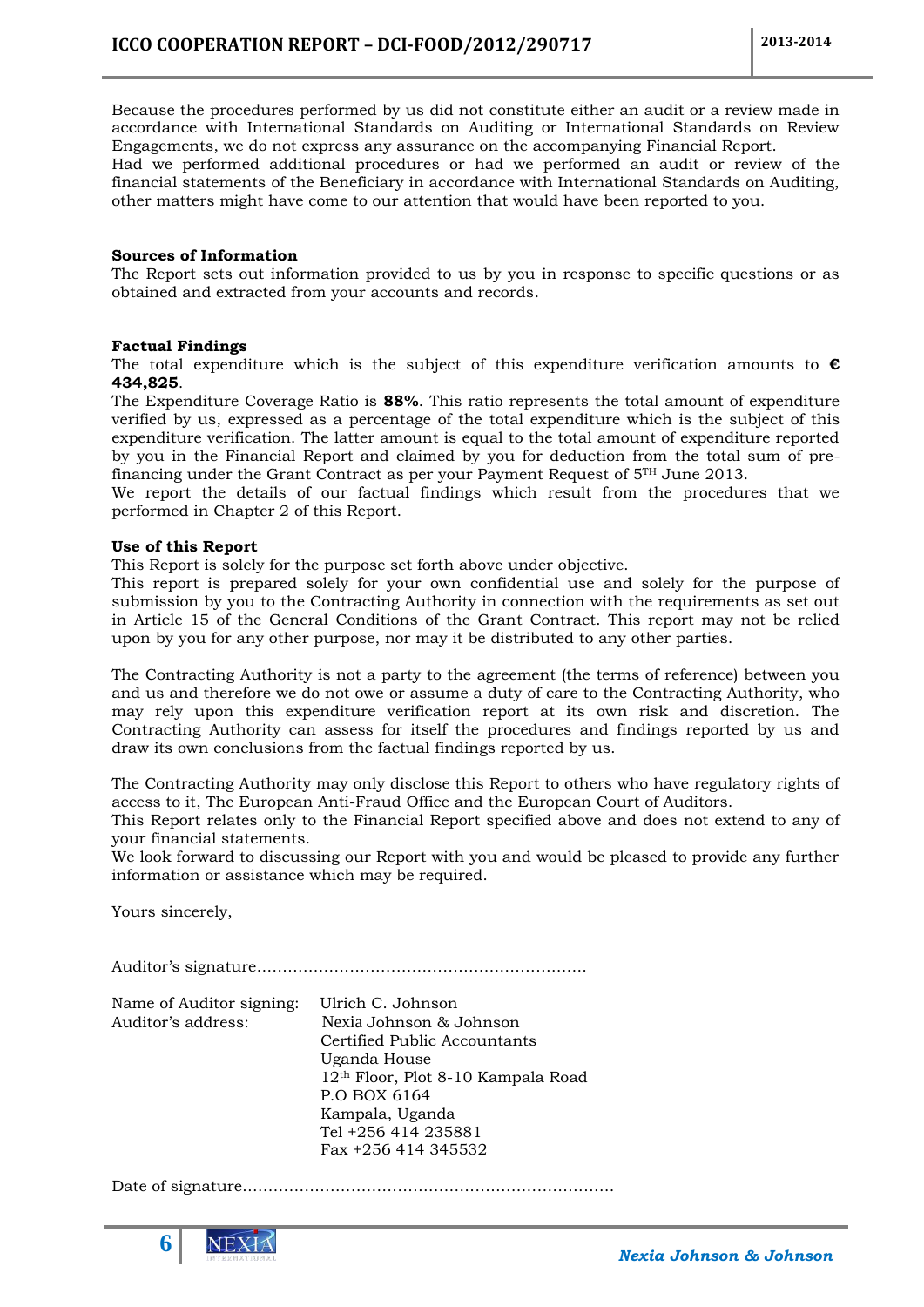## <span id="page-6-0"></span>**1. INFORMATION ABOUT THE GRANT CONTRACT**

The Inter Church Organisation for Development Cooperation (ICCO) is a Non-Governmental Organisation which has its roots in the Dutch Protestant Christian churches. Founded in 1965, ICCO works in 44 countries in Africa, Asia, Latin America and Eastern Europe and have seven (7) regional offices spread around the world. The Global office is based in Utrecht, Netherlands. ICCO's mission is to work towards a world in which people live in dignity and prosperity, a world where poverty and injustice are no longer present.

The Organisation seeks to improve the living conditions for people of the areas in which they operate and partner with various National and International collaborations such as the European Union to pursue this objective.

In its drive to ensure that living conditions improve, ICCO together with local affiliated entities in South Sudan embark on a food security action called **Increased Food Security and Sustainable Livelihood for Poor and Marginalized Household in the Western Bahr El Ghazal State, South Sudan ( DCI-FOOD/2012/290717)** with the European Union it main funding partner.

In meeting this stated objective, ICCO and other International and Local affiliated entities mainly, The Dorcas Aid International (Netherlands), Christian Agenda for Development (CAD), Episcopal Church of Sudan Diocese Of Wau (ECS), Christian Action for Relief and Development (CAD), and the Catholic University Of South Sudan (CUoSSFEAS) all in South Sudan are currently undertaking a developmental stride to meet the stated objective above.

The project commenced on  $7<sup>th</sup>$  April 2012 with a time-frame of 3 years ending 6<sup>th</sup> April 2015.

The current project had been financed in four (4) stages based on the time-frame of thirty six (36) months of which the contracting authority shall contribute 88.89% of the total eligible cost on a total accepted cost of **€ 1,237,374**.

An initial instalment of € **392**,**494** was made in July 2012 to be followed by two further instalments of **€ 243,754** respectively and a final forecast instalment of € **220,000** payments subject to Annex II of the general conditions within the project period.

With regards to the Grant Contract amount all cash disbursements to affiliated entities will be based on diversity and scope and mode of operations on timely basis on all signed payment requests to ensure the project meets its stated objectives within the said time-line of thirty six (36) months.

On inception of the Grant Contract, and up to the period under review the total cash disbursements of  $\epsilon$  636,246 had been made by the contracting authority. The contributions for two years had been utilised as follows; ICCO -  $\epsilon$  393,173; The Dorcas Aid International -  $\epsilon$  128,757; Christian Agenda for Development -  $\epsilon$  99,590; Episcopal Church of Sudan Diocese Of Wau through Christian Action for Relief and Development -  $\epsilon$  143,893 and Catholic University of South Sudan Faculty of Agriculture and Environmental Studies - € 19,210, totalling € **784,623** which is inclusive of Partners' contribution.

As the project completes its second year, ICCO and its affiliated entities are ensuring that as much as possible, all time-lines are met and full capacity is achieved with reference to the Grant Contract aims and objectives for the people of the Western **Bahr El Ghazal State, South Sudan.**

**7**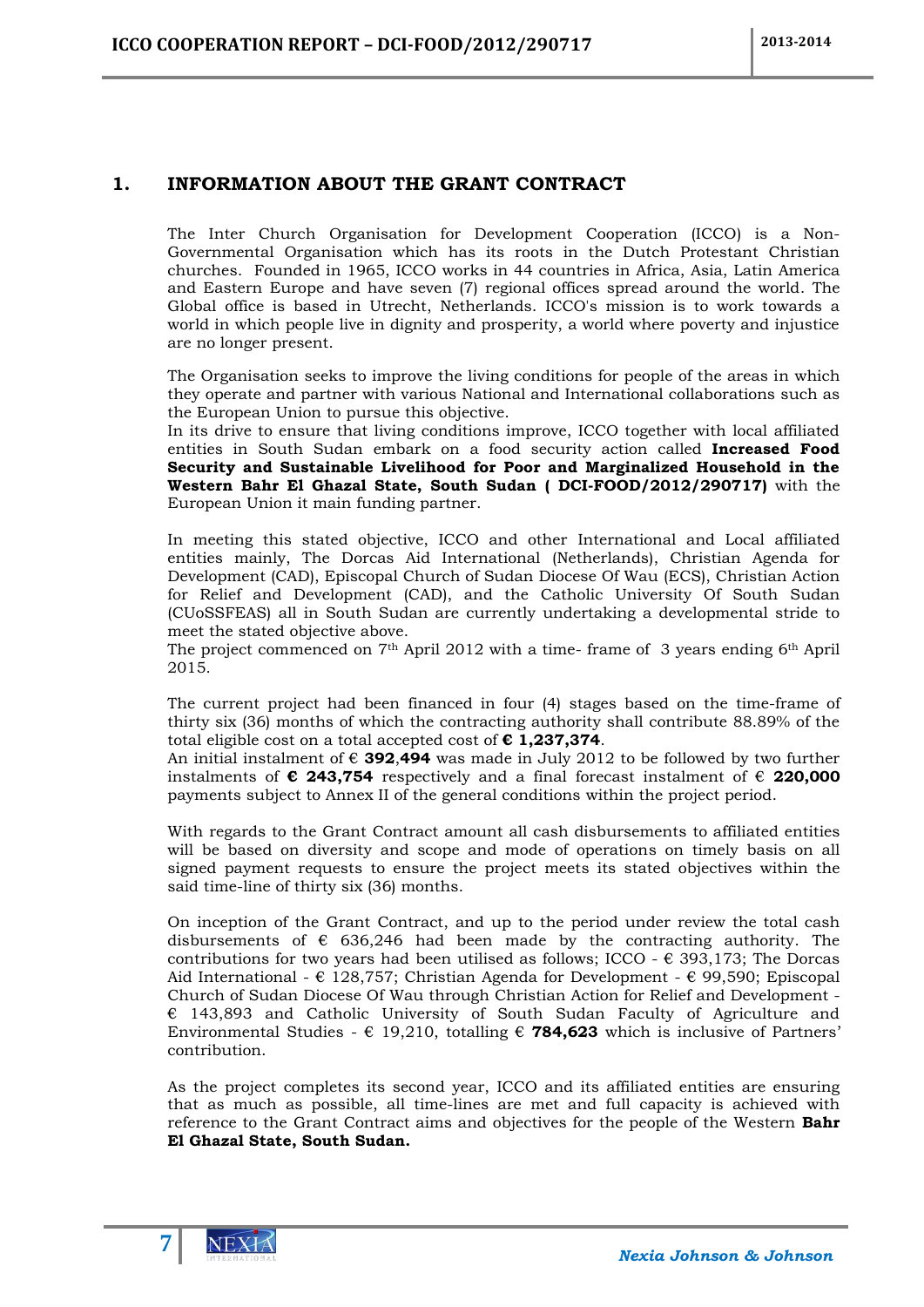## <span id="page-7-0"></span>**2. PROCEDURES PERFORMED AND FACTUAL FINDINGS**

We have performed the following specific procedures listed in Annex 2A of the terms of reference for the expenditure verification of the Grant Contract (ToR'):

- 1. General procedures
- 2. Procedures to verify conformity of expenditure with the budget and analytical review
- 3. Procedures to verify selected expenditure

We have applied the rules for selection of expenditure and the principles and criteria for verification coverage as set out in Annex 2B (sections 3 and 4) of the ToR for this expenditure verification.

## **DIFFICULTIES AND PROBLEM ENCOUNTERED**

*During the expenditure verification exercise, we encountered the following difficulties;*

*1. Most payment vouchers for Christian Agenda Development (CAD) were not stamped "paid" to cancel them out in order to avoid duplication and makes testing difficult, however verification of such will be provided to you directly in a separate list for you immediate action on all implementing partners.*

## *Management Comments*

## *Noted for action and follow up with CAD.*

*2. Record keeping for Catholic University was not proper as some there were no third party receipts attached.* 

## *Management Comments*

*The payments in question were in regards to facilitation fees for volunteer students who were working in the demonstration farms; they were paid against internally generated receipts by the Catholic University for South Sudan Faculty of Agriculture & Environmental studies.*

The total expenditure verified by us amounts to **€ 434,825** and is summarised in the table below. The overall Expenditure Coverage Ratio is **88%**

**8**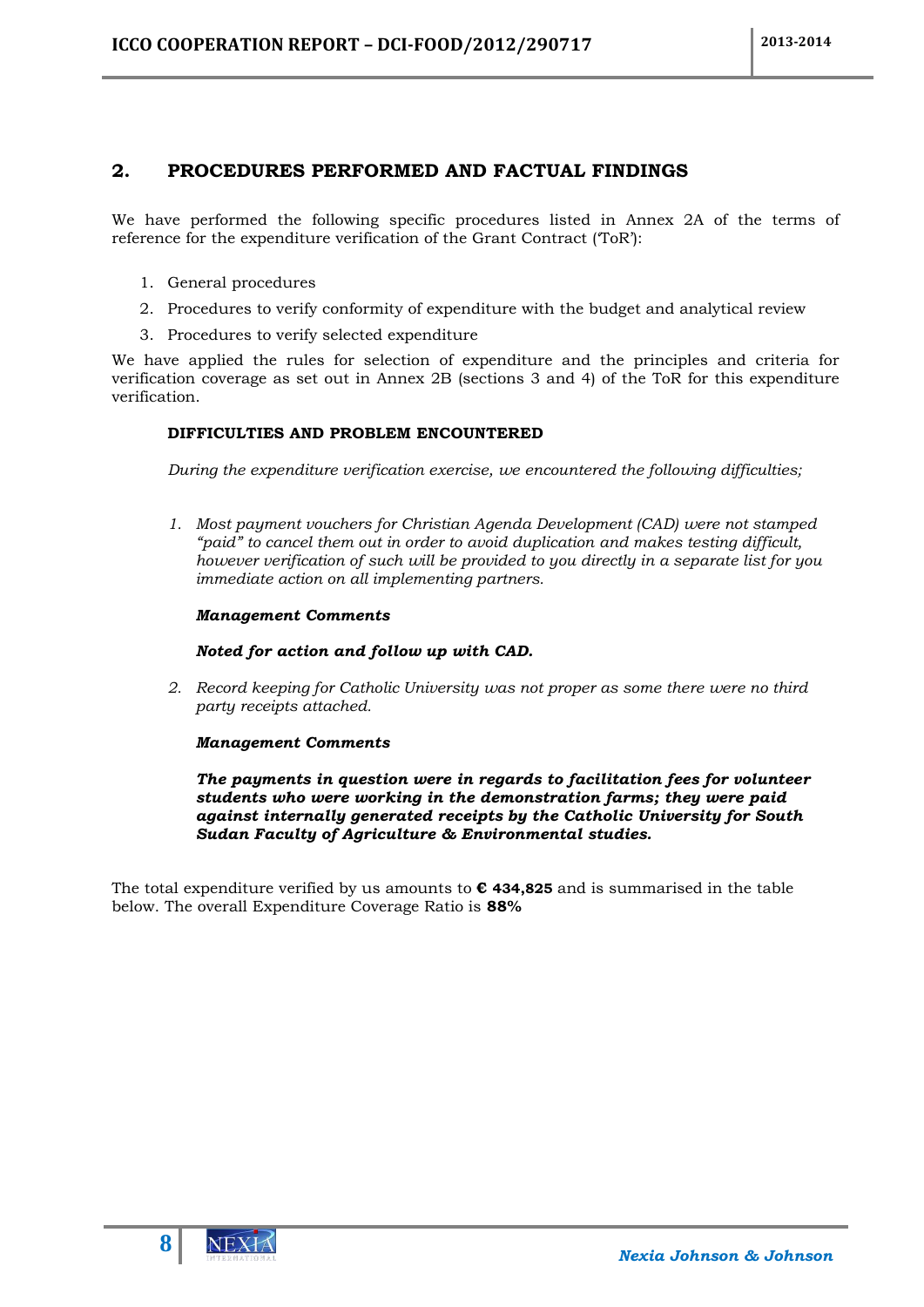| <b>CODE</b> | <b>EXPENDITURE DESCRIPTION</b>                 | <b>AMOUNT</b><br><b>REPORTED</b><br><b>UNDER</b><br><b>ACTION</b> | <b>AMOUNT</b><br><b>VERIFIED</b> | <b>ECR</b><br><b>COVERED</b> | <b>ICCO</b> | <b>ECS</b><br><b>CARD</b> | <b>DORCAS</b> | <b>CAD</b>               | <b>CU<sub>o</sub>SSFEAS</b> |
|-------------|------------------------------------------------|-------------------------------------------------------------------|----------------------------------|------------------------------|-------------|---------------------------|---------------|--------------------------|-----------------------------|
| 1.1         | Salaries - Local Staff                         | 119,092                                                           | 81,475                           | 68%                          | 21,909      | 6,841                     | 31,588        | 21,137                   |                             |
| 1.2         | Salaries - Expatriate Staff                    |                                                                   |                                  |                              |             |                           |               |                          | $\sim$                      |
| 1.3         | Per Diems - Mission Travel                     | 1,164                                                             | 1,164                            | 100%                         | 1,164       |                           |               |                          |                             |
| 2.1         | <b>International Travel</b>                    | $\overline{\phantom{a}}$                                          | $\overline{\phantom{a}}$         | $\overline{\phantom{a}}$     |             |                           |               |                          | $\overline{\phantom{a}}$    |
| 2.2         | Local Transportation                           | 5,725                                                             | 3,498                            | 61%                          | 2,994       | 8                         | 403           |                          | 93                          |
| 3.1         | Purchase or Rent of Vehicles & Motorcycles     | 7,784                                                             | 7,784                            | 100%                         | 7,784       |                           |               |                          | $\equiv$                    |
| 3.2         | Furniture, Computer Equipment                  | 1,759                                                             | 1,474                            | 84%                          |             |                           | 1,474         |                          | $\sim$                      |
| 3.3         | Machines Tools                                 | $\sim$                                                            |                                  |                              |             |                           |               |                          | $\sim$                      |
| 3.4         | Spare parts / Equipment's for Machines & Tools | 6,029                                                             | 5,844                            | 97%                          | 5,844       |                           |               |                          | $\sim$                      |
| 3.5         | Others, (Helmet First Aid etc.)                | 8,833                                                             | 7,358                            | 83%                          | $\sim$      | 971                       | 2,500         | 3,887                    |                             |
| 4.1         | Vehicle Cost                                   | 44,794                                                            | 34,458                           | 77%                          | 23,784      | 1,105                     | 1,158         | 8,411                    | $\sim$                      |
| 4.2         | Office Rent                                    | 22,619                                                            | 13,580                           | 60%                          | 8,427       | 1,458                     | 3,695         |                          | $\sim$                      |
| 4.3         | Consumables - Office Supplies                  | 9,089                                                             | 3,661                            | 40%                          | 2,488       | 156                       | 1,017         |                          |                             |
| 4.4         | Other Services (Tel, Electricity Etc.)         | 28,728                                                            | 23,300                           | $81\%$                       | 17,775      | 542                       | 4,966         | $\overline{\phantom{a}}$ | 17                          |
| 5.1         | Publications                                   |                                                                   |                                  |                              |             |                           |               |                          | $\sim$                      |
| 5.2         | Studies, Research                              |                                                                   |                                  |                              |             |                           |               |                          |                             |
| 5.3         | <b>Expenditure Verification</b>                |                                                                   | 10,763                           | 91%                          |             |                           |               |                          |                             |

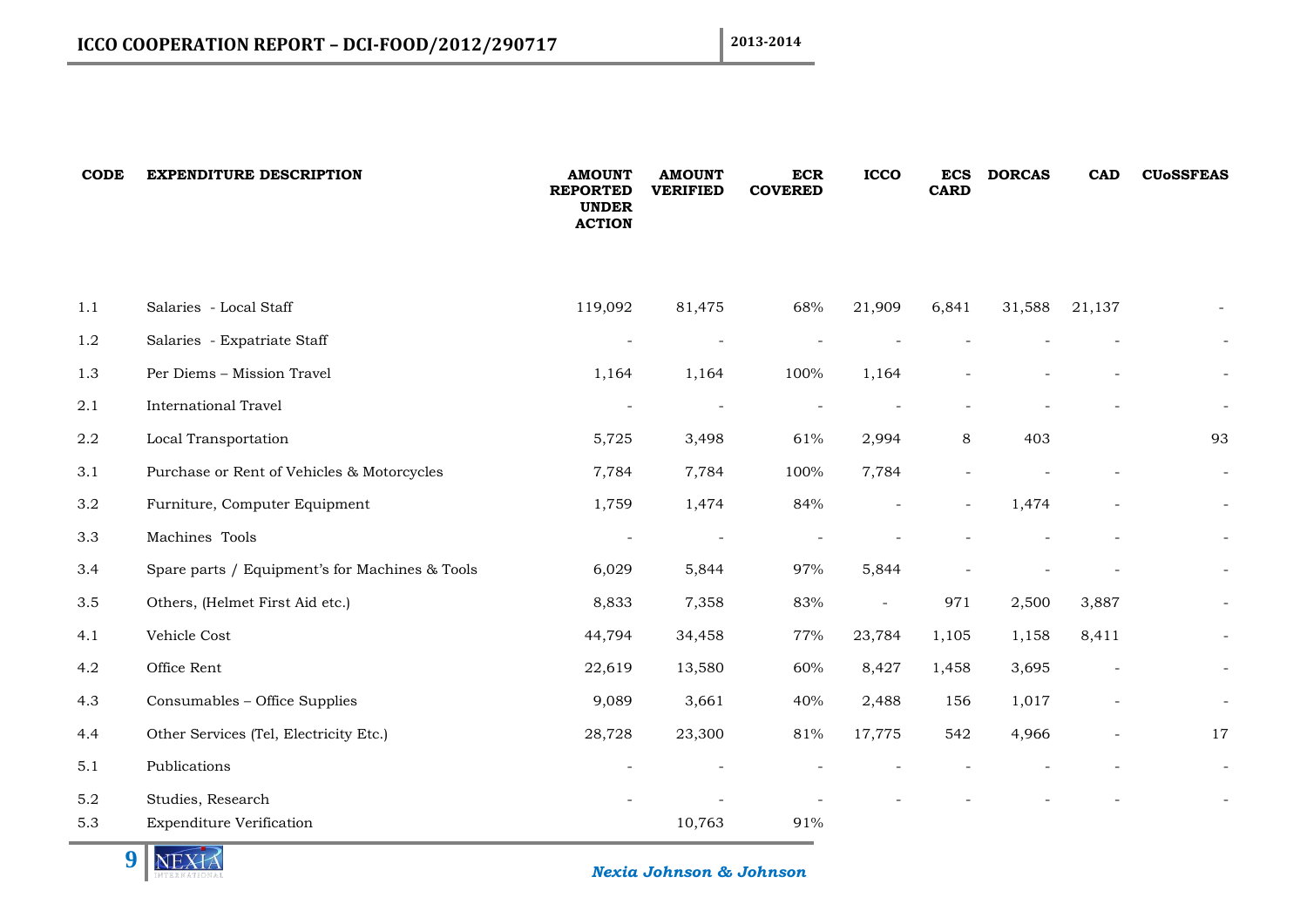**ICCO COOPERATION REPORT - DCI-FOOD/2012/290717** 2013-2014

|     |                                                                                 | 11,766                   |                          |      | 10,763                   |                          |                          |                |                          |
|-----|---------------------------------------------------------------------------------|--------------------------|--------------------------|------|--------------------------|--------------------------|--------------------------|----------------|--------------------------|
| 5.4 | <b>Evaluation Costs</b>                                                         | $\sim$                   |                          |      |                          |                          |                          |                |                          |
| 5.5 | Translation, Interpreters                                                       |                          |                          |      |                          |                          |                          |                | $\sim$                   |
| 5.6 | financial services                                                              | 1,365                    | 1,365                    | 100% | $\sim$                   | 1,195                    | 170                      | $\overline{a}$ | $\sim$                   |
| 5.7 | Cost Of Conferences & Seminars                                                  |                          |                          |      |                          |                          |                          |                |                          |
| 5.8 | Visibility Actions                                                              | 3,897                    | 3,897                    | 100% | 1,031                    |                          |                          |                | 2,866                    |
| 5.9 | Project Facilitation Committee                                                  | 1,803                    | 619                      | 34%  | 619                      |                          |                          |                | $\sim$                   |
| 6.1 | Inception Phase                                                                 | $\overline{\phantom{a}}$ | $\overline{\phantom{a}}$ |      |                          |                          | $\overline{\phantom{a}}$ |                | $\blacksquare$           |
| 6.2 | Activities Under Result 1 (Improved Production)                                 | 59,724                   | 50,287                   | 84%  | $\sim$                   | 30,330                   | 10,334                   | 9,623          | $\overline{\phantom{a}}$ |
| 6.3 | Activities Under Result 2 (Diversification)                                     | 70,828                   | 65,804                   | 93%  | 7,780                    | 27,880                   | 18,957                   | 7,150          | 4,037                    |
| 6.4 | Activities Under Result 3 (Marketing)<br>Activities Under Result 4<br>(Capacity | 3,056                    | 1,228                    | 40%  | $\overline{\phantom{a}}$ | 973                      | 255                      | $\sim$         | $\overline{\phantom{a}}$ |
| 6.5 | Building)                                                                       | 26,770                   | 15,323                   | 57%  | 3,127                    | $\overline{\phantom{a}}$ | $\overline{a}$           |                | 12,196                   |
|     | <b>TOTAL</b>                                                                    | 434,825                  | 331,718                  | 88%  | 114,325                  | 71,459                   | 76,517                   | 50,208         | 19,209                   |

We have verified the selected expenditure as shown in the above summary table and we have carried out, for each expenditure item selected, the verification procedures specified in paragraph 3.1 to 3.7 of Annex 2A of the ToR for this expenditure verification. We report our factual findings resulting from these procedures below:

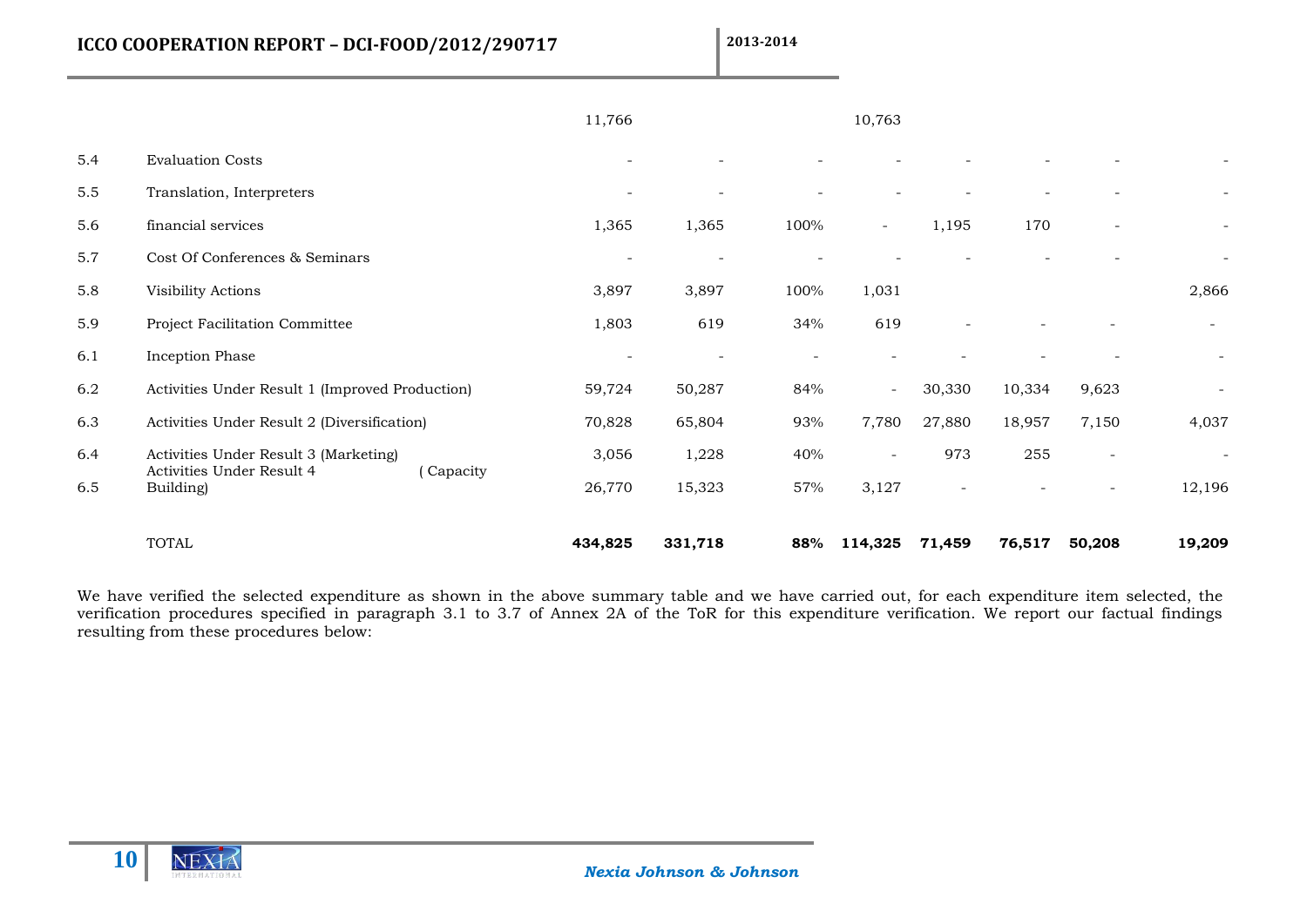## <span id="page-10-0"></span>**2.1 GENERAL PROCEDURES**

## <span id="page-10-1"></span>**2**.1**.1** TERMS AND CONDITIONS OF THE GRANT CONTRACT

We have obtained an understanding of the terms and conditions of this Grant Contract in accordance with the guidelines in Annex 2B (section 2) of the ToR.

## *FACTUAL FINDINGS:*

- Obtain an understanding of the terms and conditions of the Grant Contract by reviewing the Grant Contract and its annexes and other relevant information, and by inquiry of the Coordinator;

## *We have obtained the completed terms of reference and have clearly understood the conditions set forth in the Grant Contract and its annexes that follow.*

Obtain a copy of the original Grant Contract (signed by the Co-ordinator/ Beneficiary (ies) and the Contracting Authority) with its annexes;

## *We have obtained the completed and signed copy of the Grant Contract signed by the Co-ordinator/ beneficiary (ies) having clearly understood its annexes appended.*

- Obtain and review the Report (which includes a narrative and a financial section) as per Article 2.1 of the General Conditions;

## *We have obtained and reviewed the complete financial and narrative report for the action.*

- Verify whether the Grant Contract is mono or multi-beneficiary (see Grant Contract introduction part; in case of a multi-beneficiary grant the term 'Coordinator' is used);

## *We have verified that the Grant Contract is multi- beneficiary.*

- Verify whether there is (are) an affiliated entity (ies) to any of the Beneficiary (ies) (see Article 7.1 of the Special Conditions).

 *We can verify that there are affiliated entities to the beneficiaries.*

## *ERRORS AND EXCEPTIONS*

**There were no errors and exceptions found.**

## <span id="page-10-2"></span>2.1**.**2 FINANCIAL REPORT FOR THE GRANT CONTRACT

## *FACTUAL FINDINGS*

– The Financial Report conforms to the model in Annex VI of the Grant Contract;

## *Our review and examination confirm that the financial report conforms to annex VI of the Grant Contract.*

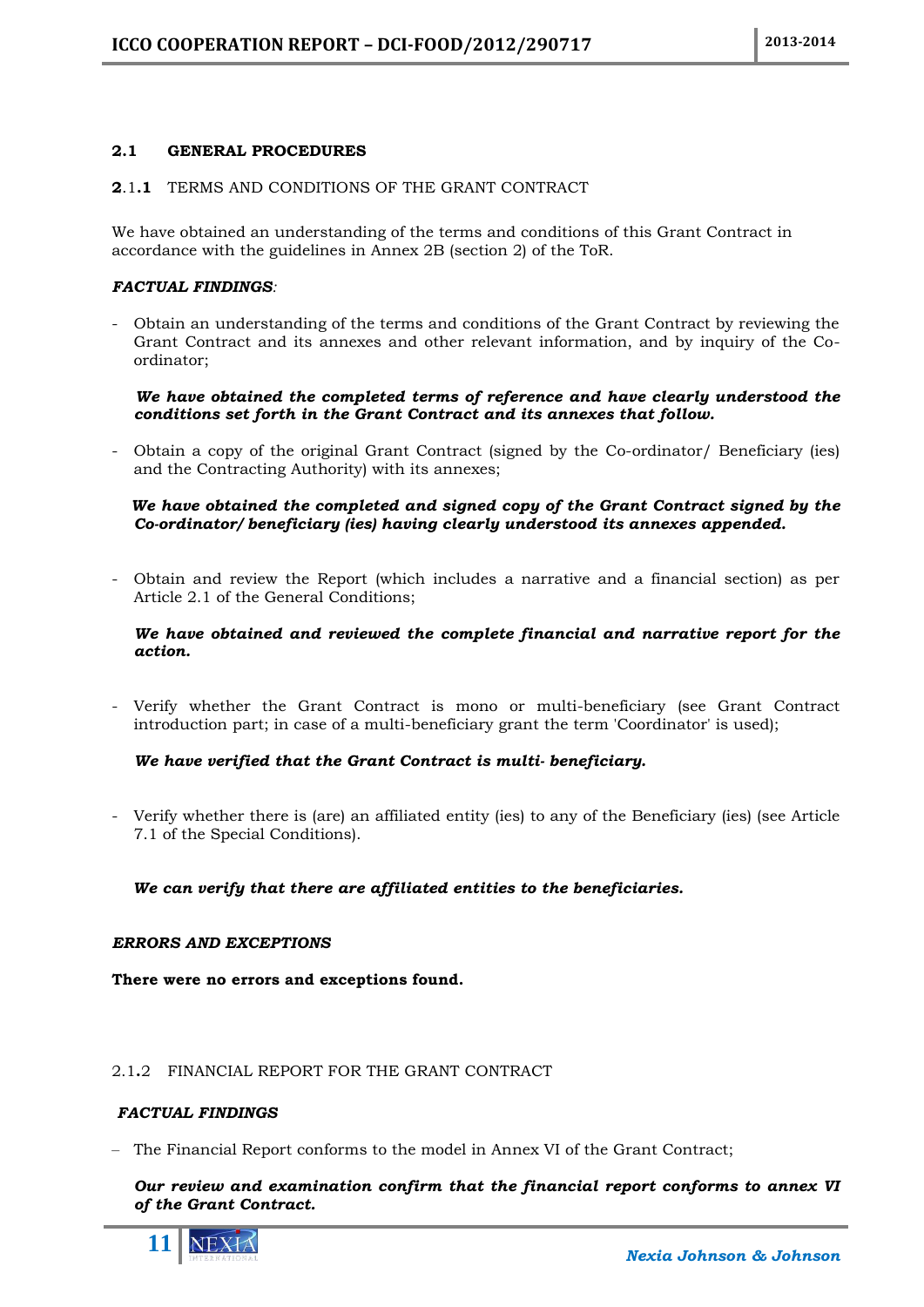– The Financial Report should cover the eligible costs of the Action as a whole, regardless of which part of it is financed by the Contracting Authority;

## *Our review and examination confirm that all expenditure verified are eligible cost of the action in the financial report for the period under review.*

– The Financial Report has been drawn up in the language of the Grant Contract;

## *We have verified that the financial report is drawn in the languange of the Grant Contract.*

– The proof of the transfers of ownership of equipment, vehicles and supplies for which the purchase cost was more than **€ 5 000** per item (Article 7.5 of the General Conditions of the Grant Contract) as well as the respective certificates of origin (Annex IV of the Grant Contract) is to be annexed to the final Financial Report.

*.Our review and examination confirm that all expenditures over € 5,000 as noted in sub heading 3.1 had all necessary certificate of origin and all transfers had been made as appropriate and reported in the financial report for the period under review.*

## **ERRORS AND EXCEPTIONS**

 **There were no errors and exceptions found.**

## *Management Comments*

## *Noted*

## <span id="page-11-0"></span>2.1.3 RULES FOR ACCOUNTING AND RECORD KEEPING

## *FACTUAL FINDINGS*

– The Auditor examines — when performing the procedures listed in this Annex — whether the Beneficiary(ies) have complied with the following rules for accounting and record keeping of Article 16 of the General Conditions to the Grant Contract:

*Our examination revealed that the beneficiaries of all expenditures verified in the financial report and that all accounting and record keeping of the transactions are recorded correctly and Generally Accepted Accounting Principles (GAAP) had been used for the period under review.*

– The accounts kept by the Beneficiary(ies) for the implementation of the Action must be accurate and up-to-date;

*Our examination revealed that all the beneficiaries accounts are up to date as noted in their bank statements and reconciliations for the Grant Contract with proper accounting for the period under review.*

– The Beneficiary(ies) must have a double-entry book-keeping system;

*Our examination revealed that all the beneficiaries accounts are within the framework of the double entry system of accounts as reflected and recorded in all cash books for the period under review.*

– The accounts and expenditure relating to the Action must be easily identifiable and verifiable;

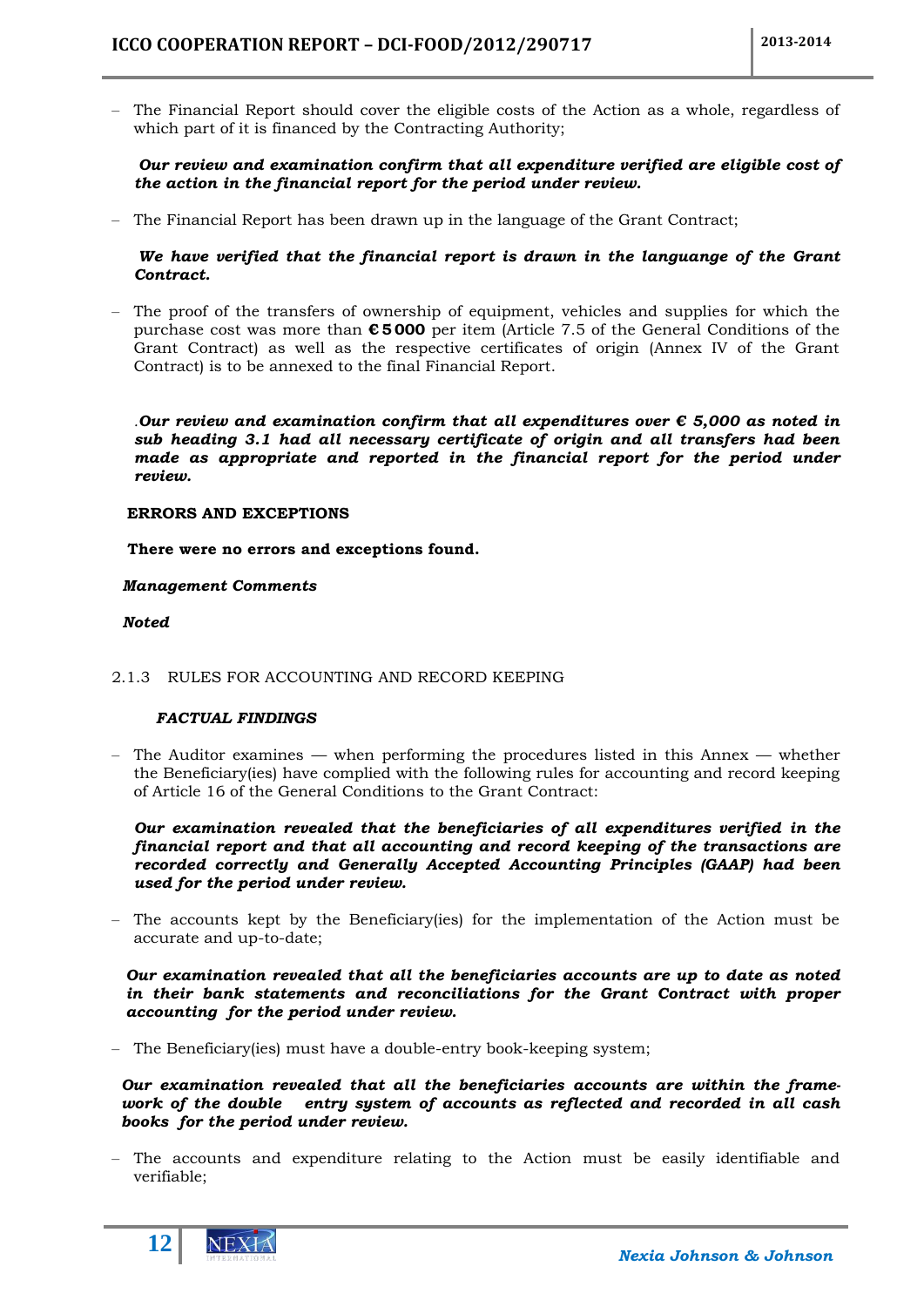*Our examination revealed that all the beneficiaries accounts both in the financial report and budget are easily identifiable and can be easily verifed in the period under review.*

## **ERRORS AND EXCEPTIONS**

## **There were no errors and exceptions found.**

## *Management Comments*

*Noted*

## <span id="page-12-0"></span>2.1.4 RECONCILING THE FINANCIAL REPORT TO THE BENEFICIARY'S ACCOUNTING SYSTEM AND RECORDS

## *FATUAL FINDINGS:*

The Auditor reconciles the information in the Financial Report to the Beneficiary(ies)'s accounting system and records (e.g. trial balance, general ledger accounts, sub- ledgers etc.).

*Our examination revealed that all the beneficiary accounts both in the consolidated and individual financial reports had been reconciled with the general ledgers for all beneficiaries in respect of the Grant Contract for the period under review.*

## **ERRORS AND EXCEPTIONS:**

 **There were no errors and exceptions found.**

## *Management Comments*

## *Noted*

## <span id="page-12-1"></span>2.1.5 EXCHANGE RATES

## *FACTUAL FINDINGS:*

We continue to note that the treatment of translation/conversion of foreign currencies is not according to the grant agreement signed between ICCO and the EU which stipulates that conversion should be based on monthly rates as per InforEuro. However, the actual financial reports actually compute exchange rates translations using the quarterly average rates. This matter needs to be resolved before the end of the grant period.

## **ERRORS AND EXCEPTIONS**

Due to the application of exchange rates that are not prescribed, there is an implied overstatement/understatement of expenditure line items.

## *Management Comments*

*Exchange rates used were monthly rates published on the EU website through the info euro link. The application of these rates however was the average of the monthly rate for a given reporting period in this case being 6 months. Variations might occur due to* 

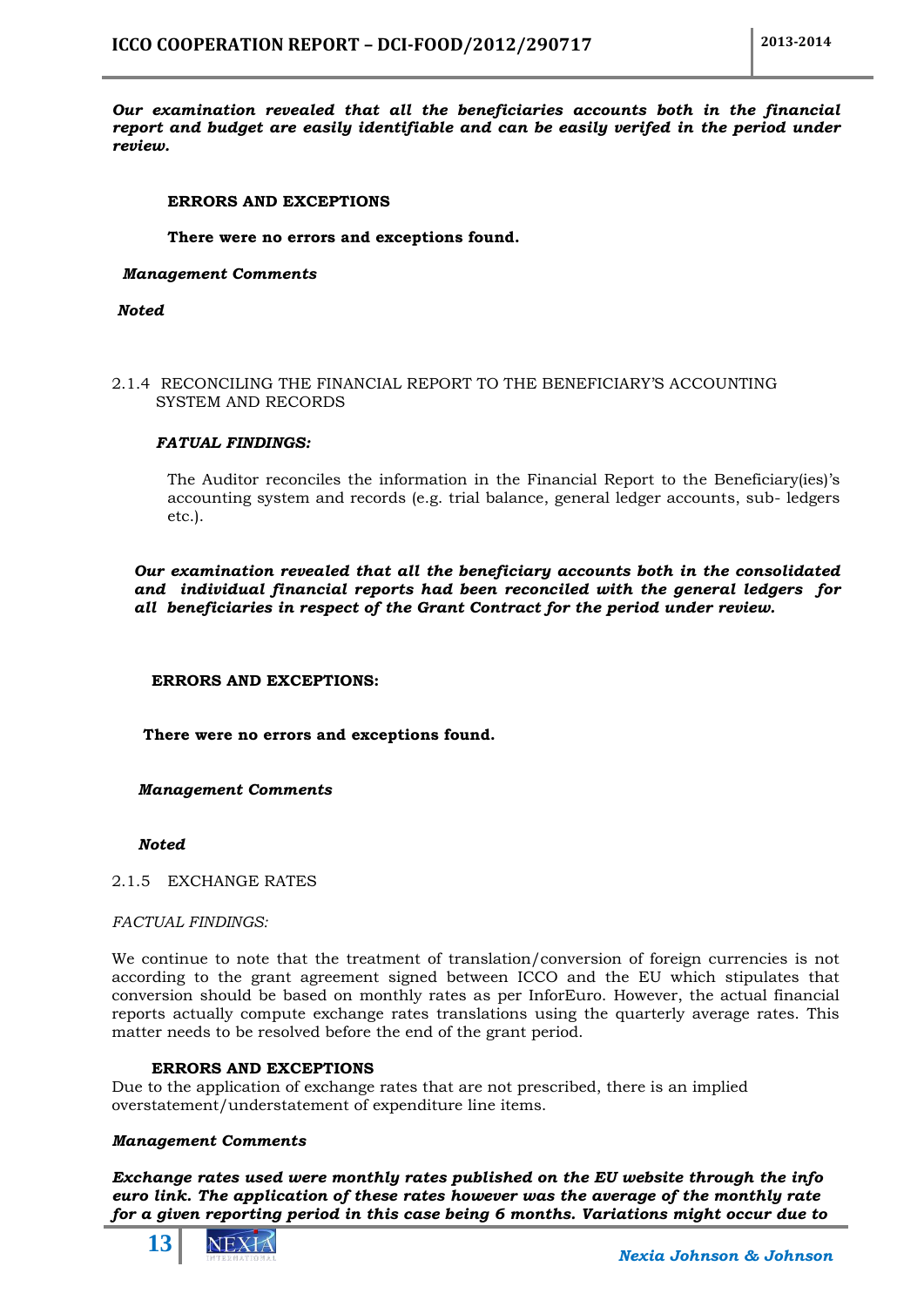## *rounding off errors but the materiality of this is very insignificant due to the averaging/distribution factor.*

## <span id="page-13-0"></span>2.1.6 SIMPLIFIED COST OPTIONS

## *FACTUAL FINDINGS*

The Auditor verifies with **Annex III of the Grant Contract** i.e. **Budget for the Action** whether the Beneficiary(ies) have applied for the application of simplified costs i.e. for the application of any or a combination of unit costs, lump sums and flat-rate financing. Eligible costs for the Action may be based on any or a combination of actual costs incurred, unit costs, lump sums and flat-rate financing. Simplified cost options can apply to one or more of the direct cost headings of the Budget for the Action and Financial Report (i.e. cost headings 1 to 6), or to sub-cost headings or to specific cost items within these cost headings.

*Our examinations revealed that according to Annex III Grant Contract the Coordinator/ beneficiary had applied for simplified cost option on all heading headings and subheading on all eligible costs during financing application.*

The Auditor obtains an understanding of the conditions set out in:

## **Article 2.1.c) of the General Conditions**.

This Article stipulates that in case of simplified cost options the Report for the Action (narrative and financial) shall provide the qualitative and quantitative information needed to demonstrate the fulfilment of the conditions for reimbursement established in the Special Conditions;

*Our examination revealed that on the basis of the financial report provided, all verified eligible costs as set out the Article 2.1c has been proven by the Coordinator/ beneficiary on both qualitative and quantitative attributes during the expenditure verification exercise and they met the criteria during implementation of the action and had demonstrated all fullfilments for reimbursement for the period under review.*

## **ERRORS AND EXCEPTIONS**

 **There were no errors and exceptions found.**

## *Management Comments*

 *Noted*

## <span id="page-13-1"></span>**2.2 PROCEDURES TO VERIFY CONFORMITY OF EXPENDITURE WITH THE BUDGET AND ANALYTICAL REVIEW**

<span id="page-13-2"></span>2.2.1 BUDGET OF THE GRANT CONTRACT

## *FACTUAL FINDINGS*

The Auditor carries out an analytical review of the expenditure headings in the Financial Report.

## *Our examination revealed that there were no deviations in the expenditure headings of the budget in financial report for the period under review.*

The Auditor verifies that the budget in the Financial Report corresponds with the budget of the Grant Contract (authenticity and authorisation of the initial budget) and that the expenditure incurred was indicated in the budget of the Grant Contract.

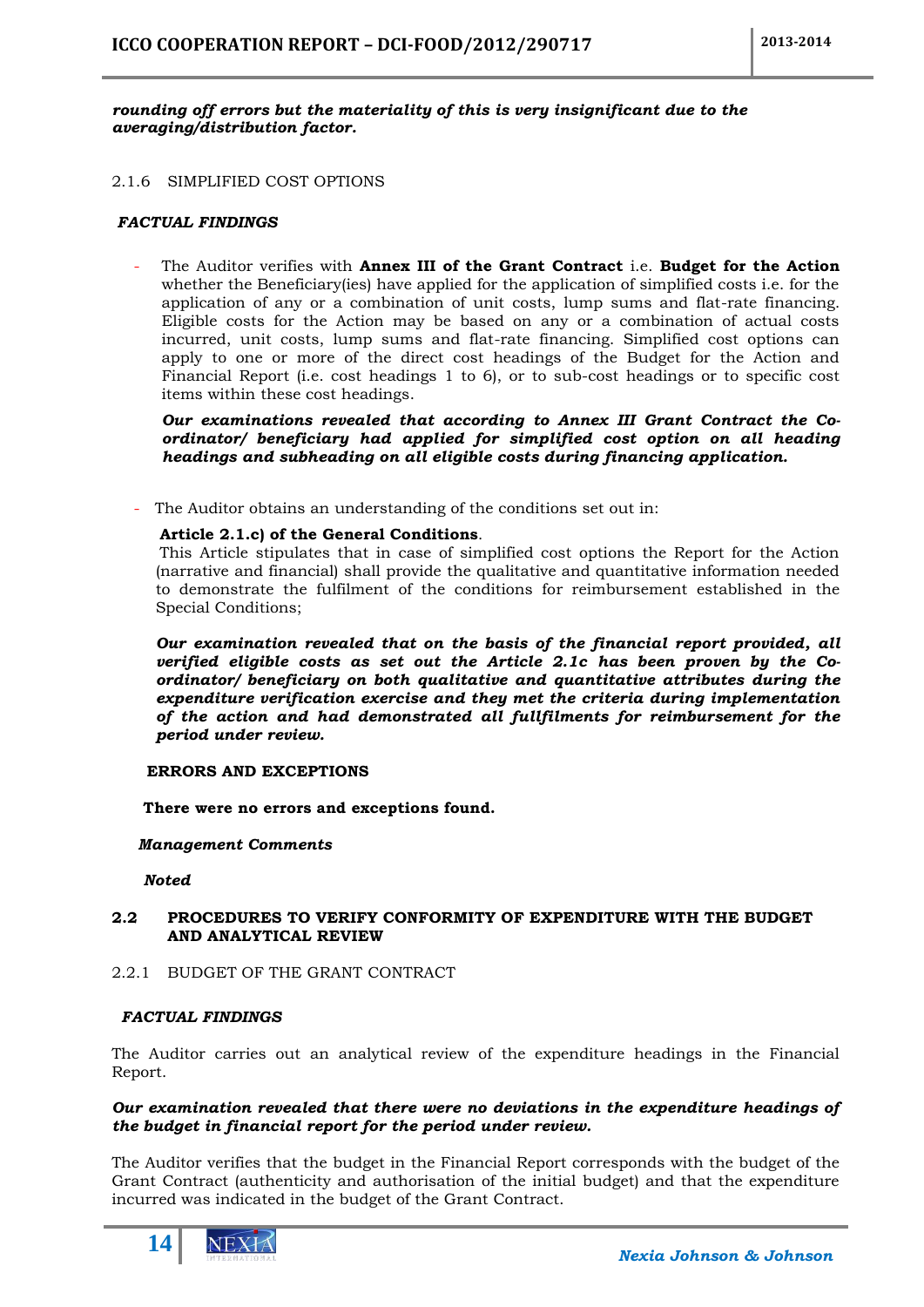## **ERRORS AND EXCEPTIONS**

 **There were no errors and exceptions found.**

 *Management Comments*

*Noted*

<span id="page-14-0"></span>2.2.2 AMENDMENTS TO THE BUDGET OF THE GRANT CONTRACT

## *FACTUAL FINDINGS*

The Auditor verifies whether there have been amendments to the budget of the Grant Contract. Where this is the case the Auditor verifies that the Coordinator has:

*Our examination revealed that there were no budget amendments to the Grant Contract for the period under review.*

## **ERRORS AND EXCEPTIONS**

**There were no errors and exceptions found.**

*Management Comments*

*Noted*

## <span id="page-14-1"></span>**3.1 PROCEDURES TO VERIFY SELECTED EXPENDITURE**

We have reported further below all the exceptions resulting from the verification procedures specified at point 3.1–3.7 of Annex 2A of the ToR for this expenditure verification in so far as these procedures applied to the selected expenditure item.

We have quantified the amount of the verification exceptions found and the potential impact on the EU contribution, should the Commission declare the expenditure item(s) concerned ineligible (where applicable taking into account the percentage of funding of the Commission and the impact on indirect expenditure (e.g. administrative costs, overheads)). We have reported all the exceptions found, including the ones for which we cannot quantify the amount or the potential impact on the EU contribution.

## <span id="page-14-2"></span>3.1.1 ELIGIBILITY OF COSTS

We have verified, for each expenditure item selected, the eligibility criteria set out at procedure 3.1 in Annex 2A of the ToR for this expenditure verification.

## *FACTUAL FINDINGS*

## *(1) Actual costs incurred (Article 14.1)*

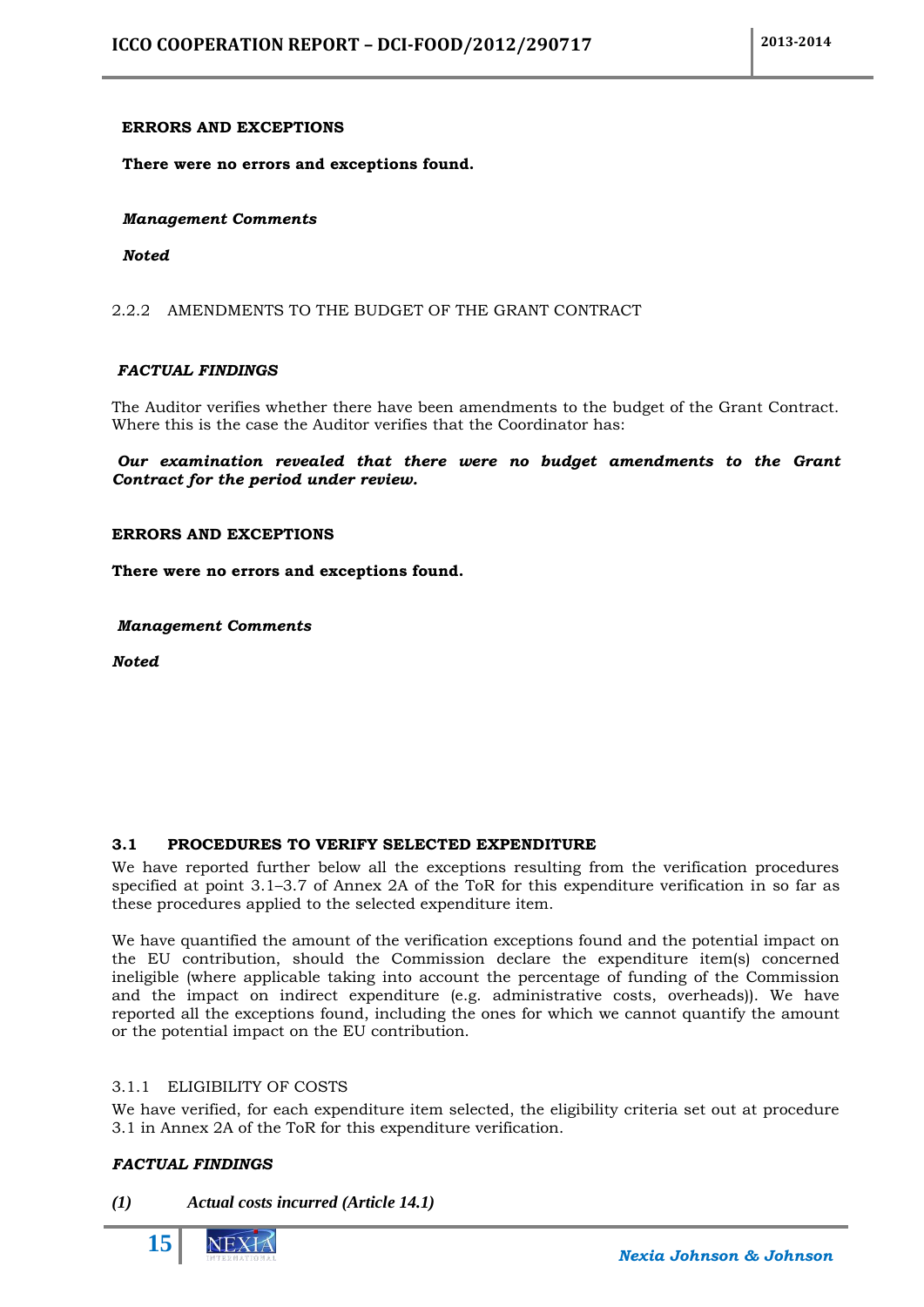The Auditor verifies that the actual expenditure for a selected item was incurred by and pertains to the Beneficiary(ies) or its (their) affiliated entity(ies).

## *Our examination revealed that ALL actual expenditures incurred that were verified are eligible with reference to the budget and in the financial report for the period under review.*

**ERRORS AND EXCEPTIONS There were no errors and exception found.**

## *Management Comments*

## *Noted*

## *(2) Simplified cost options (Article 14.3 – 14.5)*

*-* Which options (i.e. unit costs, lump sums or flat-rate financing) apply and to which (sub) cost-headings and/or cost items (Annex III (Budget for the Action) of the Grant Contract);

*Our examination revealed that in terms of Human Resources cost which is heading 1, the option used to determine salaries is the rate per "month" basis also used on subheading 3.2 for category 3.2.7 internet stick, an option of "item" as was agreed in the Grant Contract, Annex III and also been reported in the financial report for the period under review.*

Which amount(s) or percentage rate(s) have been contractually agreed (Annex III (Budget of the Action) of the Grant Contract);

*Our examination revealed that as was agreed in the Grant Contract and in Annex III, the Contracting Authority will meet 88% of the overall Grant Contract and initial contribution of*  $\epsilon$  *392,492 and subsequent (2<sup><i>nd*</sup>)</sub> *contribution € 243,754 have been provided in instalments to meet the eligible costs as stipulated in annex III to the Grant Contract which had been met and also have been reported in the financial report for the period under review.*

Which quantitative and/or qualitative information was used to determine and justify the declared costs (e.g. number of staff, number of items purchased; type of costs and activities financed by a lump sum $]$ <sup>1</sup>;

*Our examination revealed that the Co-ordinator/ beneficiary(ies) and its affiliated entities, in terms of Human Resources cost, which is heading 1; the options used to determine salaries is the rate per "month" i.e. Total amount reported are quantitative of total number of staff multiplied by number of months.*

*Also the purchase of vehicle in sub heading 3.1 to bring it to its present location as it attracts a lump sum amount at the time of purchase basis also used on subheading 3.2 for category 3.2.7 internet stick, an option of "item" being no. of items bought to total amount reported as was agreed in the Grant Contract Annex III and also been reported in the financial report for the period under review.*

Whether the maximum amounts of simplified cost options for each beneficiary (this includes if applicable simplified cost options of its affiliated entity(ies)) are not exceeded, in accordance with the conditions established in the Contract;



1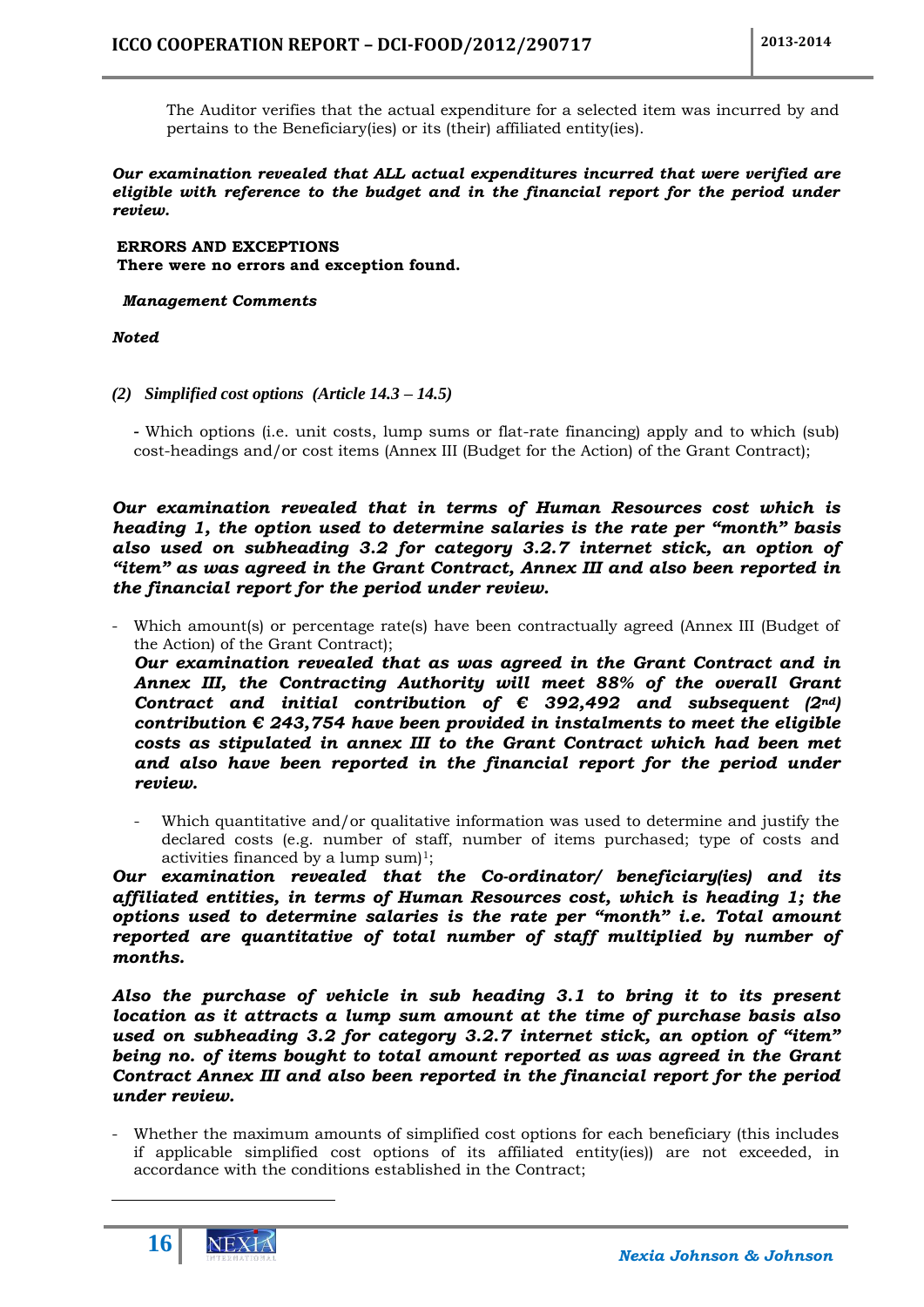## *Our examination revealed that all the proportions of simplified cost for all eligible costs as was established in the Grant Contract were not exceeded as was reported for period under review.*

- The plausibility (i.e. necessity, reasonableness, reality) of the quantitative and qualitative information related to the declared costs;

## *Our examination revealed with all plausibility that all verified declared costs can be justified as was reported for period under review.*

- That the costs covered by lump sums, unit costs or flat-rate financing are not included (no double funding) in other direct costs (cost headings  $1 - 6$ ), either actual or under simplified cost options;

## *Our examination revealed will all direct eligible costs that were verified do not include double funding and can be justified as was reported in the financial report and Annex III of the Grant Contact for period under review.*

- That the total costs stated in the Financial Report have been correctly determined;

*Our examination revealed that the total cost as was reported in the financial report had been correctly determined after a re-computation exercise was carried out.*

## **ERRORS AND EXCEPTIONS**

*The only exception to the costs declared is that of forex conversion rate used as was reported earlier and the understatement of Journal voucher nr. 107 (ECS-CARD) and overstated Journal Voucher nr. 107 (ECS-CARD.***.**

## *Management Comments*

*Our response on exchange rates stands and it's fine with us if the report is signed off with these included. We expect the Delegation to give their direction moving forward. The interpretation of the application of exchange rates is an area that is not very clear and I have seen delegations accepting either the use of the monthly rates for individual transactions of the use of average monthly rates. The differences between these should be very immaterial. We will wait for their direction of the EU Delegation to South Sudan. Lastly there seems to be a mix up in the articles, whereas Art.15.9 is stated as referring to exchange rates in the TOR and also as per your observation above, in the General conditions itself, this article refers to the treatment and accounting for interest accruing from pre financing. See below extract from the General conditions of the article in question.*

*(3) Cut-off — Implementation period (Article 14.1a)*

## *FACTUAL FINDINGS*

The Auditor verifies that the expenditure for a selected item was incurred during the implementation period of the Action.

*Our examination revealed that ALL expenditure verified are within the implementation period under review.*

## **ERRORS AND EXCEPTIONS**

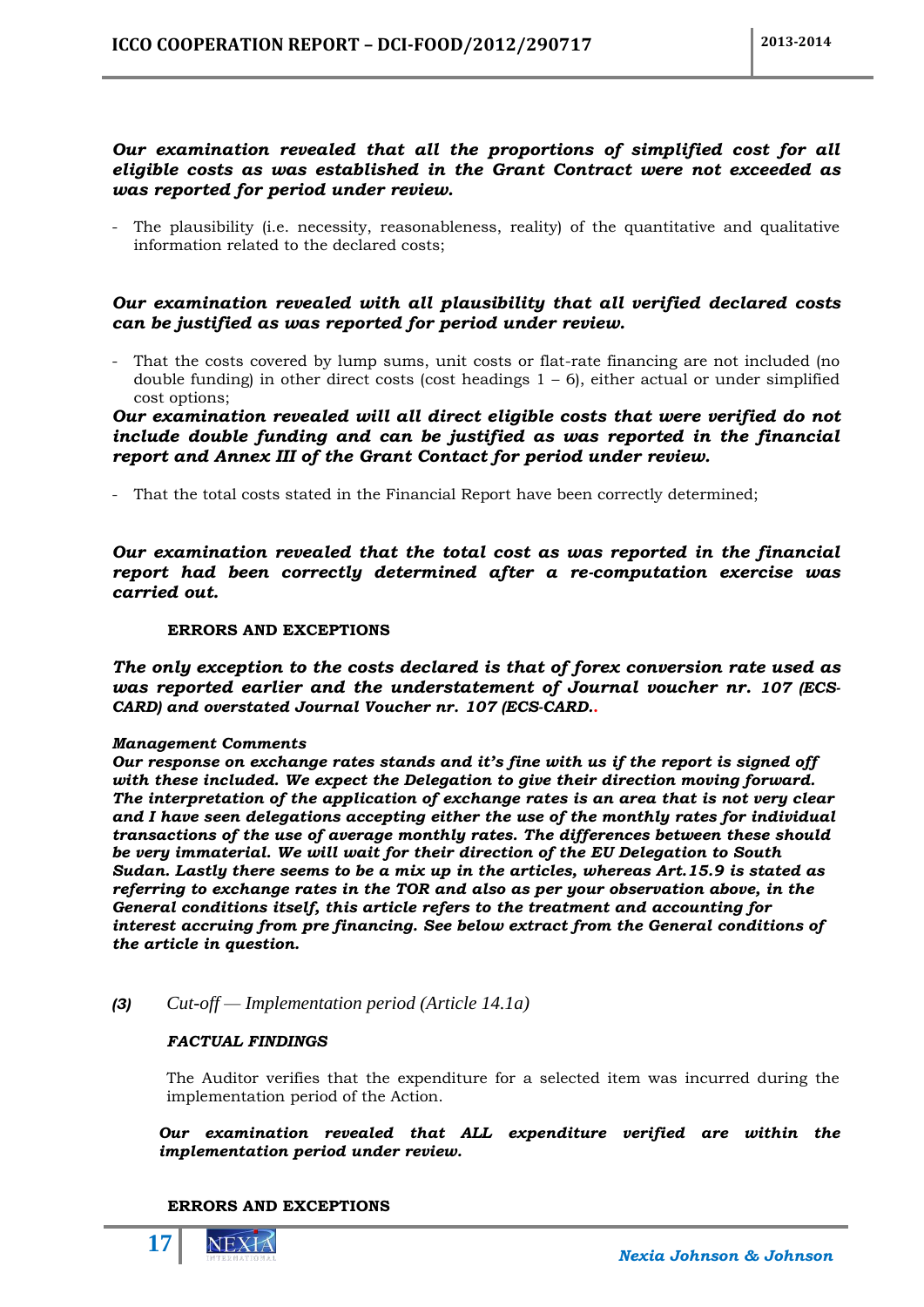## **There were no errors and exception found.**

## *Management Comments*

 *Noted*

**(4)** *Budget (Article 14.1b)*

## *FACTUAL FINDINGS*

The Auditor verifies that the expenditure for a selected item was indicated in the Action budget.

*Our examination revealed that expenditure headings of the budget and in financial report are indicated in the action for the period under review.*

## *ERRORS AND EXCEPTION*

**There were no errors and exception found.**

## *Management Comments Noted*

*(5) Necessary (Article 14.1c)*

## *FACTUAL FINDINGS*

The Auditor verifies whether it is plausible that the expenditure for a selected item was necessary for the implementation of the Action and that it had to be incurred for the contracted activities of the Action by examining the nature of the expenditure with supporting documents.

*Our examination revealed that ALL expenditures verified are both in the budget and in the financial report are necessary for the action for the period under review.*

## *ERRORS AND EXCEPTION*

**There were no errors and exception found.**

## *Management Comments*

*Noted*

*(6) Records (Article 14.1d)*

## *FACTUAL FINDINGS*

The Auditor verifies that expenditure for a selected item is recorded in the Beneficiary(ies)'s accounting system and was recorded in accordance with the applicable accounting standards of the country where the Beneficiary is established and the Beneficiary's usual cost accounting practices.

*Our examination revealed that ALL expenditures verified both in the in financial report are recorded correctly and Generally Accepted Accounting Principles (GAAP) had been used for the period under review.*

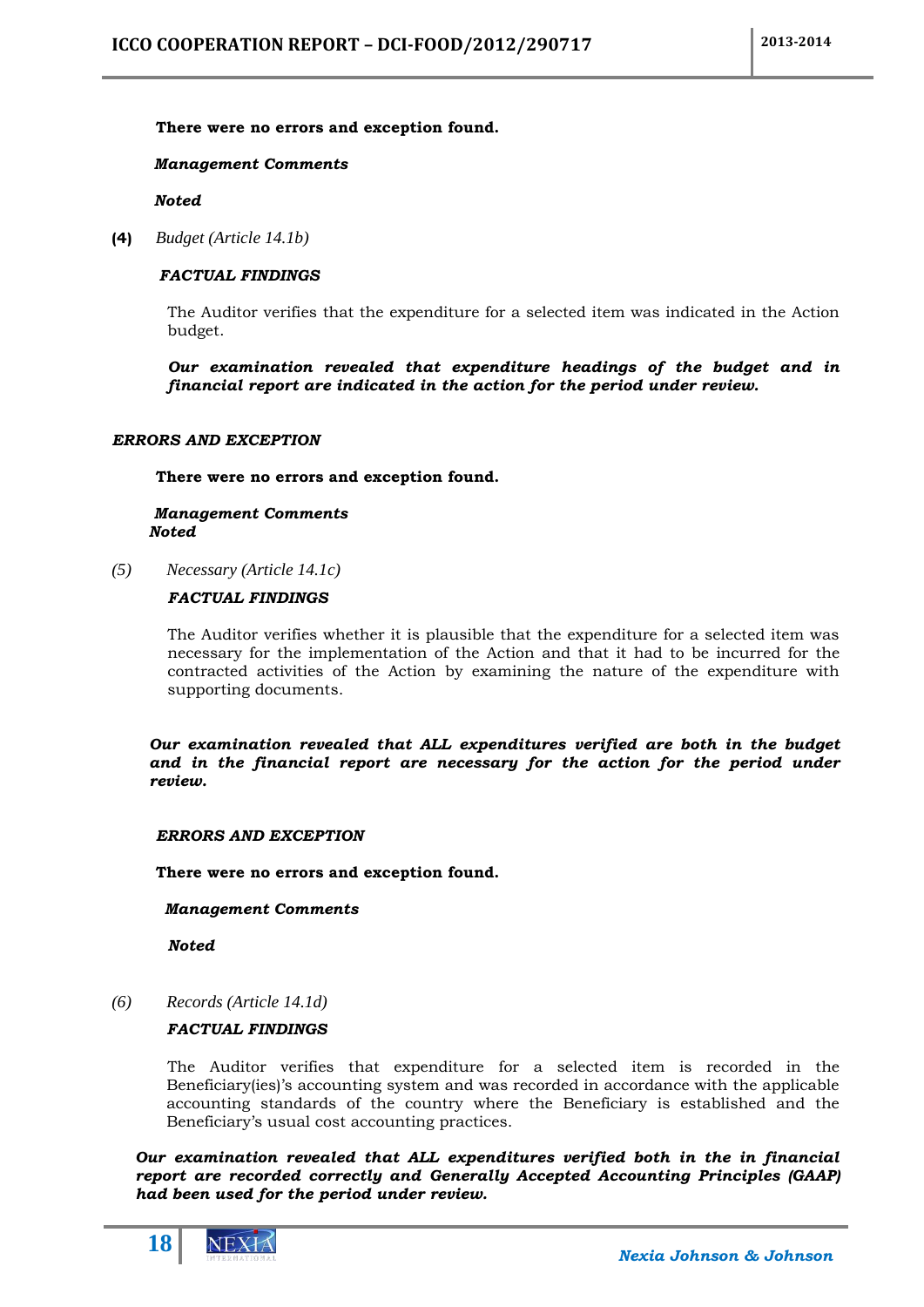## *ERRORS AND EXCEPTION*

## **There were no errors and exception found.**

## *Management Comments*

## *Noted*

*(7) Applicable legislation (Article 14.1e)*

## *FACTUAL FINDINGS*

The Auditor verifies that expenditure complies with the requirements of tax and social security legislation where this is applicable (for example: employers part of taxes, pension premiums and social security charges).

*Our examination revealed that ALL expenditures verified in the in financial report comply with all requirements of tax and social security legislation had been used for the period under review.*

## *ERRORS AND EXCEPTION*

**There were no errors and exception found.**

## *Management Comments Noted*

*(8) Justified (Article 14.1f)*

## *FACTUAL FINDINGS*

The Auditor verifies that expenditure for a selected item is substantiated by evidence (see section 1 of Annex 2B, Guidelines for Specific Procedures to be performed) and supporting documents as specified in Article 16.8 and 16.9 of the General Conditions of the Grant Contract.

## *ERRORS AND EXCEPTION*

## **There were no errors and exception found.**

## *Management Comments*

*Noted*

*(9) Valuation*

## *FACTUAL FINDINGS*

The Auditor verifies that the monetary value of a selected expenditure item agrees with underlying documents (e.g. invoices, salary statements) and that correct exchange rates are used where applicable.

## *ERRORS AND EXCEPTION*

## **There were no errors and exception found.**

## *Management Comments*

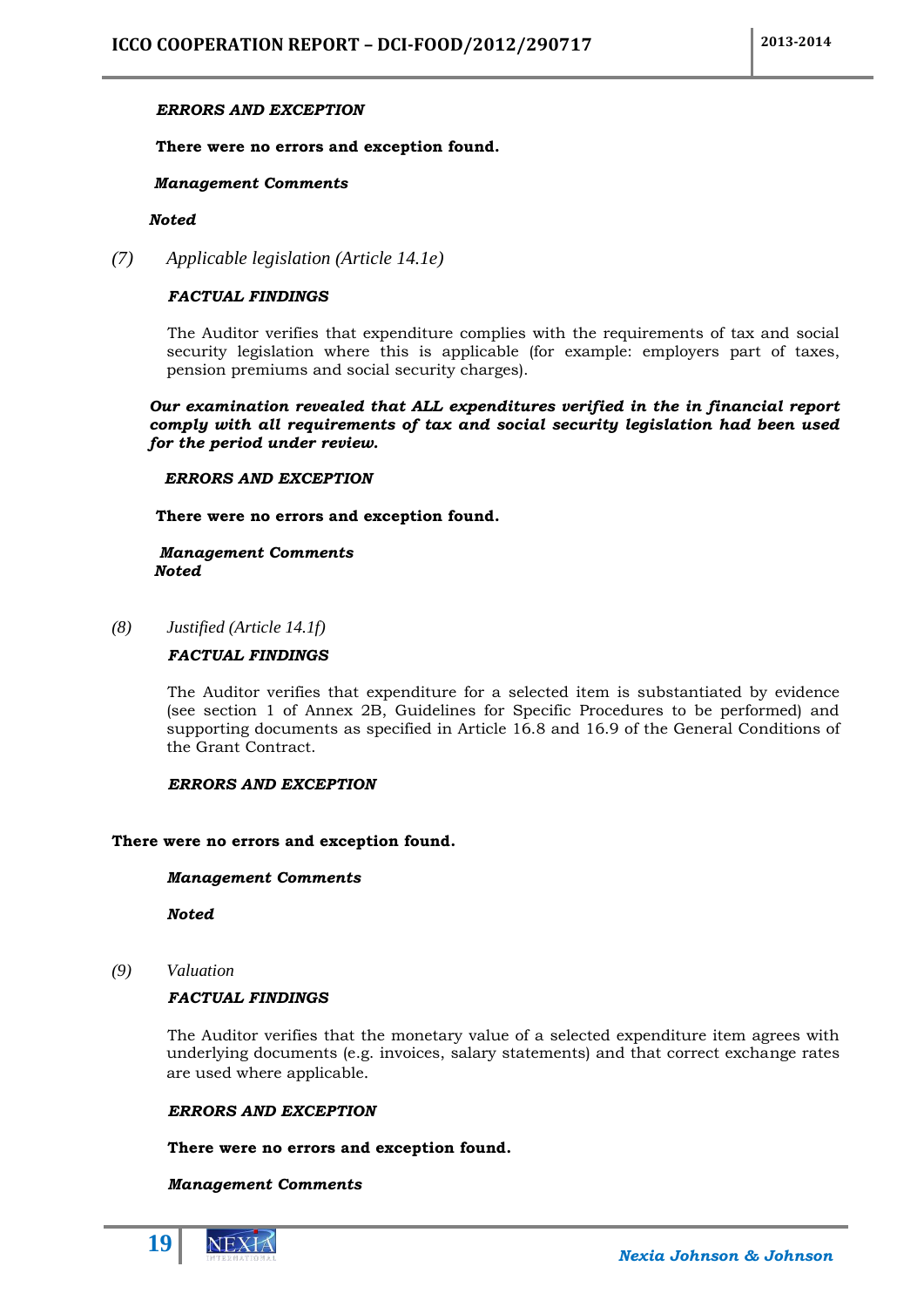## *Noted*

*(10) Classification*

## **FACTUAL FINDINGS**

The Auditor examines the nature of the expenditure for a selected item and verifies that the expenditure item has been classified under the correct (sub) heading of the Financial Report.

*Our examination revealed that ALL expenditures verified both in the budget and in financial report are correctly classified under their correct subheadings for the period under review.*

## *ERROR AND EXCEPTION*

**There were no errors and exception found.**

## *Management Comments*

 *Noted*

*(11) Compliance with Procurement, Nationality and Origin Rules*

## **FACTUAL FINDINGS**

Where applicable the Auditor examines which procurement, nationality and origin rules apply for a certain expenditure (sub)heading, a class of expenditure items or an expenditure item. The Auditor verifies whether the expenditure was incurred in accordance with such rules by examining the underlying documents of the procurement and purchase process.

*Our examination revealed that ALL expenditures verified in financial report MORE ESPECIALLY Subheading 3.1 followed the correct procurement procedures and all documents were presented for the period under review.*

## *ERROR AND EXCEPTION*

**There were no errors and exception found.**

## *Management Comments*

 *Noted*

## <span id="page-19-0"></span>3.1.2 ELIGIBLE DIRECT COSTS (ARTICLE 14.2) *FACTUAL FINDINGS*

(1) The Auditor verifies that expenditure for selected items which are recorded under one of the direct costs headings  $(1 \text{ to } 6)$  of the Financial Report, are covered by the direct costs as defined in Article 14.2 by examining the nature of these expenditure items.

## *Our examination revealed that ALL expenditures verified both in financial report nd budget are correctly classified and covered under the direct cost heading for the period under review.*

(2) The Auditor verifies that duties, taxes and charges, including VAT which are recorded under direct costs are **not recoverable** by the beneficiary (ies) and/ or it's (their) affiliated entities (see Article 14.2.g) of the General Conditions).

## *Our examination revealed that ALL expenditures verified in financial report were reported with their related taxes,*

## **ERRORS AND EXCEPTIONS**

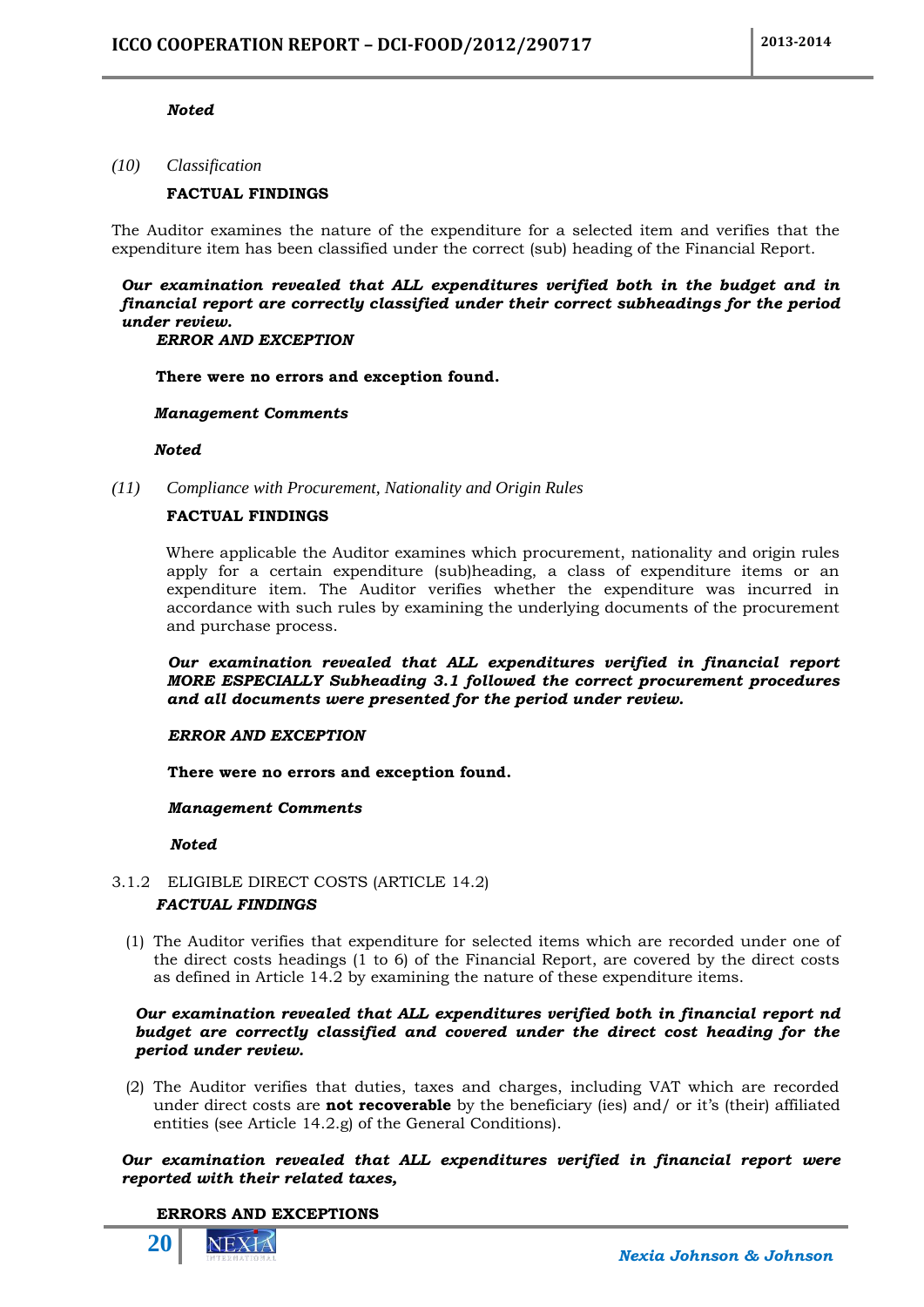## **There were no errors and exception found.**  *Management Comments*

## *Noted*

<span id="page-20-0"></span>3.1.3 CONTINGENCY RESERVE (ARTICLE 14.6)

## *FACTUAL FINDINGS*

The Auditor verifies that the provision for contingency reserve (heading 8 in Financial Report) does not exceed 5 % of the direct eligible costs of the Action and that the Co-ordinator has obtained prior written authorisation from the Contracting Authority for the use of this contingency reserve.

## *Our examination revealed that there was no provision made for contingency reserve in the financial report for the period under review.*

## **ERRORS AND EXCEPTIONS**

**As stated in the Grant Contract and in the General Condition the Co-ordinator should make a provision during the implementation period breach of which will under state the financial report in accounting for funds so far received from the Contracting Authority.**

## *Management Comments*

 *Noted*

## <span id="page-20-1"></span>3.1.4 INDIRECT COSTS (ARTICLE 14.7)

## **FACTUAL FINDINGS**

The Auditor verifies that the indirect costs to cover overhead costs (heading 10 in Financial Report) do not exceed the maximum percentage of 7 % of the total final amount of eligible direct costs of the Action or the percentage established in article 3 of the Special Conditions of the Grant Contract if applicable.

## *Our examination revealed that there was a correct computation of indirect cost of 7% in the financial report for the period under review.*

## **ERRORS AND EXCEPTIONS**

**There were no errors and exception found**

## *Management Comments Noted*

## <span id="page-20-2"></span>3.1.5 IN KIND CONTRIBUTIONS ARTICLE 14.8)

## *FACTUAL FINDINGS*

The Auditor verifies that the costs in the Financial Report do not include contributions in kind. Any contributions in kind (these should be listed separately in Annex III, Budget for the Action), do **not** represent actual expenditure and are not eligible costs.

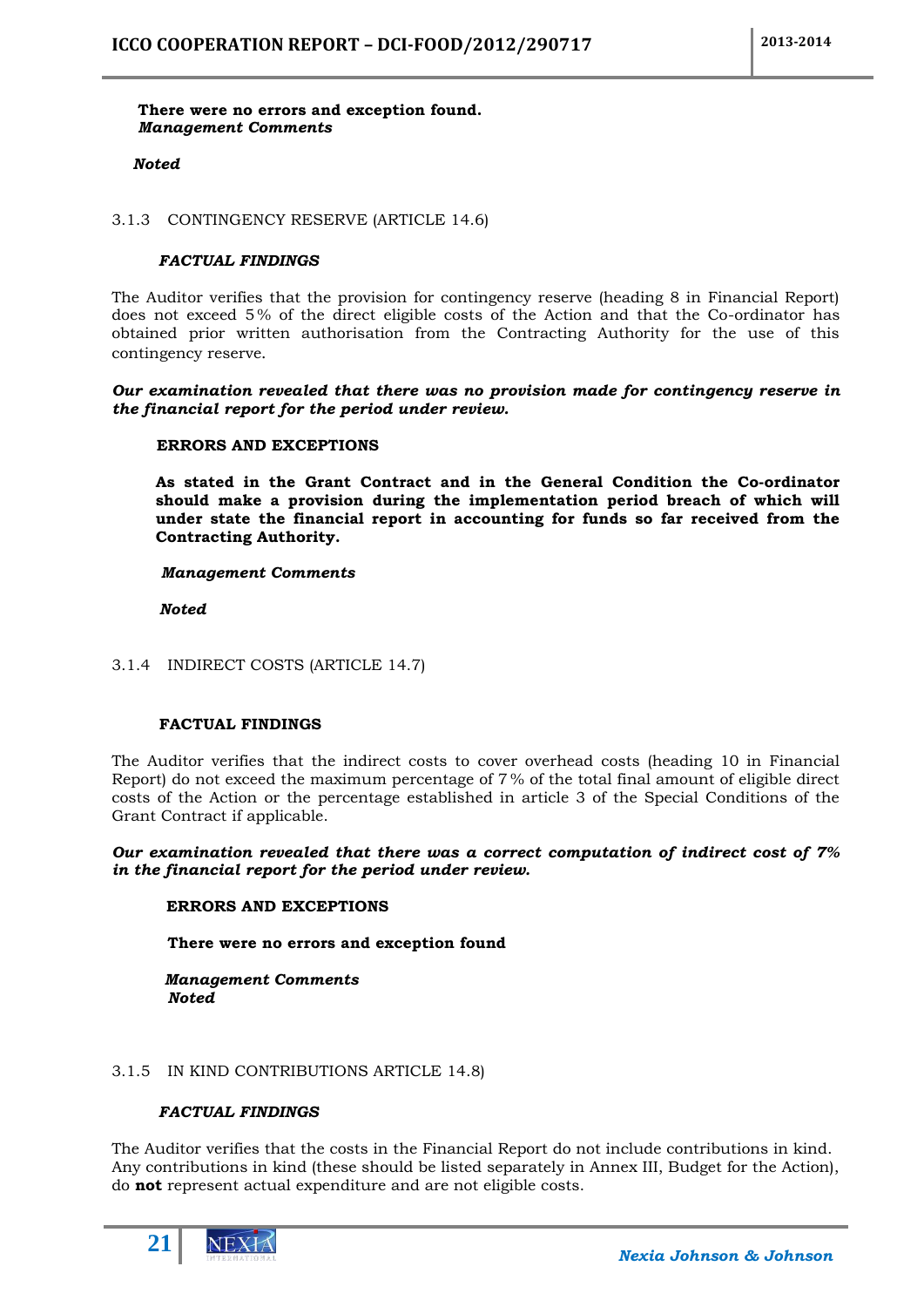## *Our examination revealed that there was no contribution in kind had been included in the financial report for the period under review.*

## **ERRORS AND EXCEPTIONS**

**There were no errors and exception found**

## *Management Comments*

 *Noted*

<span id="page-21-0"></span>3.1.6 NON-ELIGIBLE COSTS (ARTICLE 14.9)

*FACTUAL FINDINGS*

The Auditor verifies that the expenditure for a selected item does not concern an ineligible cost as described in Article 14.9 of the General Conditions. These costs include *inter alia* currency exchange losses.

*Our examination revealed that there was no occurrence of ineligible cost in the financial report for the period under review.*

ERRORS AND EXCEPTIONS

## **There were no errors and exception found**

## *Management Comments*

*Noted*

<span id="page-21-1"></span>3.1.7 REVENUES OF THE ACTION

## *FACTUAL FINDINGS*

The Auditor examines whether the revenues which should be attributed to the Action (including grants and funding received from other donors and other revenue generated by the Beneficiary as part of the Action have been allocated to the Action and disclosed in the Financial Report. For this purpose the Auditor inquires with the Beneficiary and examines documentation obtained from the Beneficiary (ies). The Auditor is not expected to examine the completeness of the revenues reported.

*Our examination revealed that funds received to date had been properly allocated and had been properly disclosed and we have verified with documents provided by the Coordinator/ beneficiaries in the financial report for the period under review.*

## **ERRORS AND EXCEPTIONS**

**There were no errors and exception found**

 *Management Comments*

 *Noted*



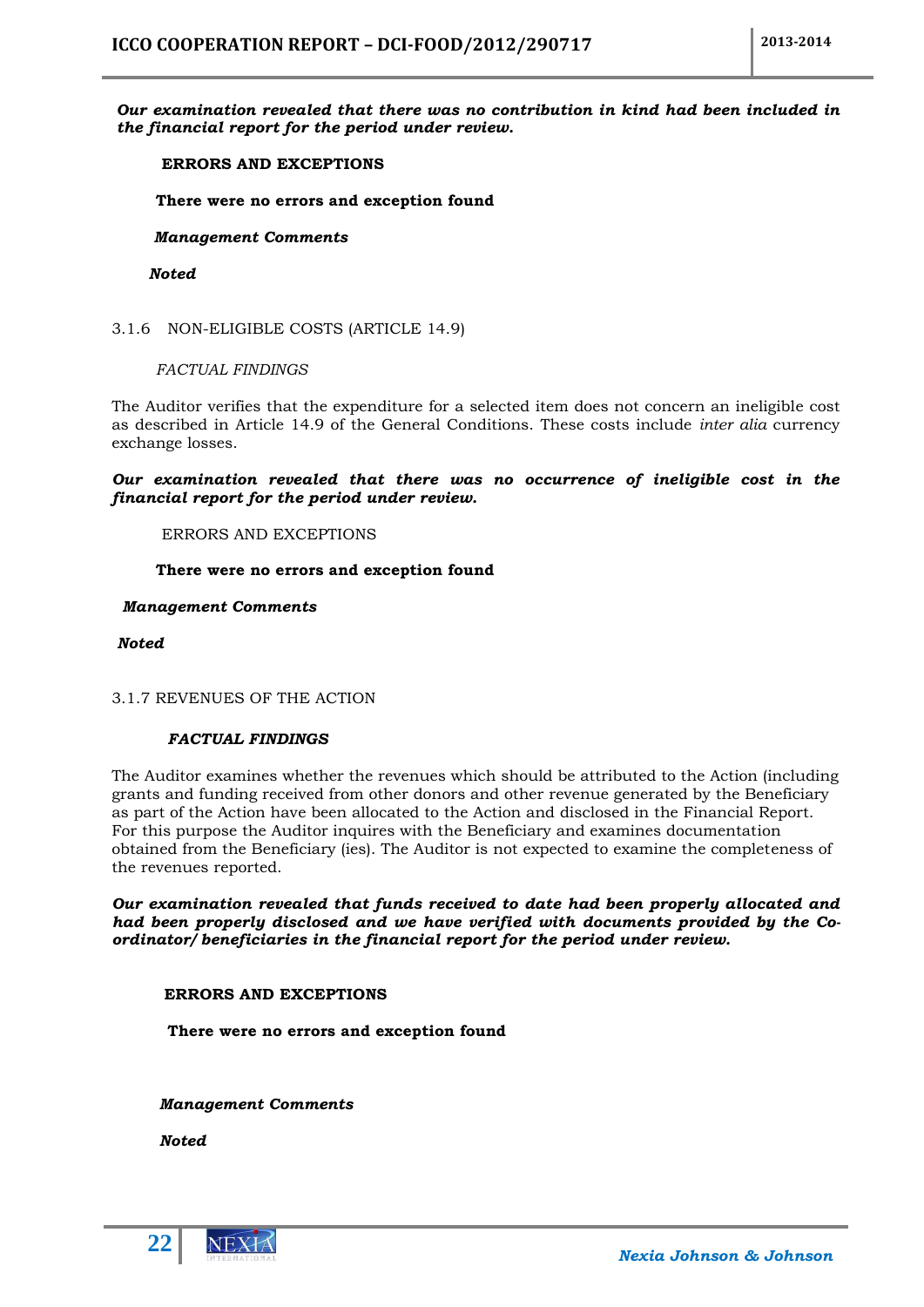# **ANNEXES**

## **ANNEX 1. FINANCIAL REPORT FOR THE GRANT CONTRACT 7th April, 2012 to 6th April, 2013 and 7th April, 2013 to 6th April, 2014 Dated ………………………………………**

FINANCIAL REPORT FOR INCREASED FOOD SECURITY AND SUSTAINABLE LIVELIHOODS FOR THE POOR AND MARGINALIZED HOUSEHOLDS IN WESTERN Bahr El Ghazal STATE, SOUTH SUDAN DCI-FOOD/2012/290717 **FOR THE PERIOD 7TH APRIL 2013 – 6TH APRIL 2014**

<span id="page-22-1"></span><span id="page-22-0"></span>

|                                                              | <b>NOTE</b>           | <b>BUDGET</b><br>(EUROS) | <b>ACTUAL</b><br>(EUROS) | <b>BUDGET</b><br>(EUROS) | <b>ACTUAL</b><br>(EUROS) | <b>ACTUAL</b><br>(EUROS) |
|--------------------------------------------------------------|-----------------------|--------------------------|--------------------------|--------------------------|--------------------------|--------------------------|
| <b>GRANT CONTRIBUTION</b><br><b>RECEIVED</b>                 | 1                     | 2013/14                  | 2013/14                  | <b>Total</b>             | Cumulative               | 2012/13                  |
| <b>ICCO</b> Contribution<br>European Union Grant<br>Proceeds |                       | 30,466<br>243,754        | 30,466<br>243,754        | 137,374<br>1,100,000     | 30,466<br>636,246        | 392,492                  |
| <b>Total Contribution</b>                                    |                       | 274,220                  | 274,220                  | 1,237,374                | 666,712                  | 392,492                  |
| Expenditure                                                  |                       |                          |                          |                          |                          |                          |
| Human Resources<br>Travel                                    | $\rm II$<br>$\rm III$ | 99,478<br>8,800          | 120,255<br>5,725         | 277,913<br>26,400        | 209,762<br>12,817        | 89,507<br>7,091.77       |

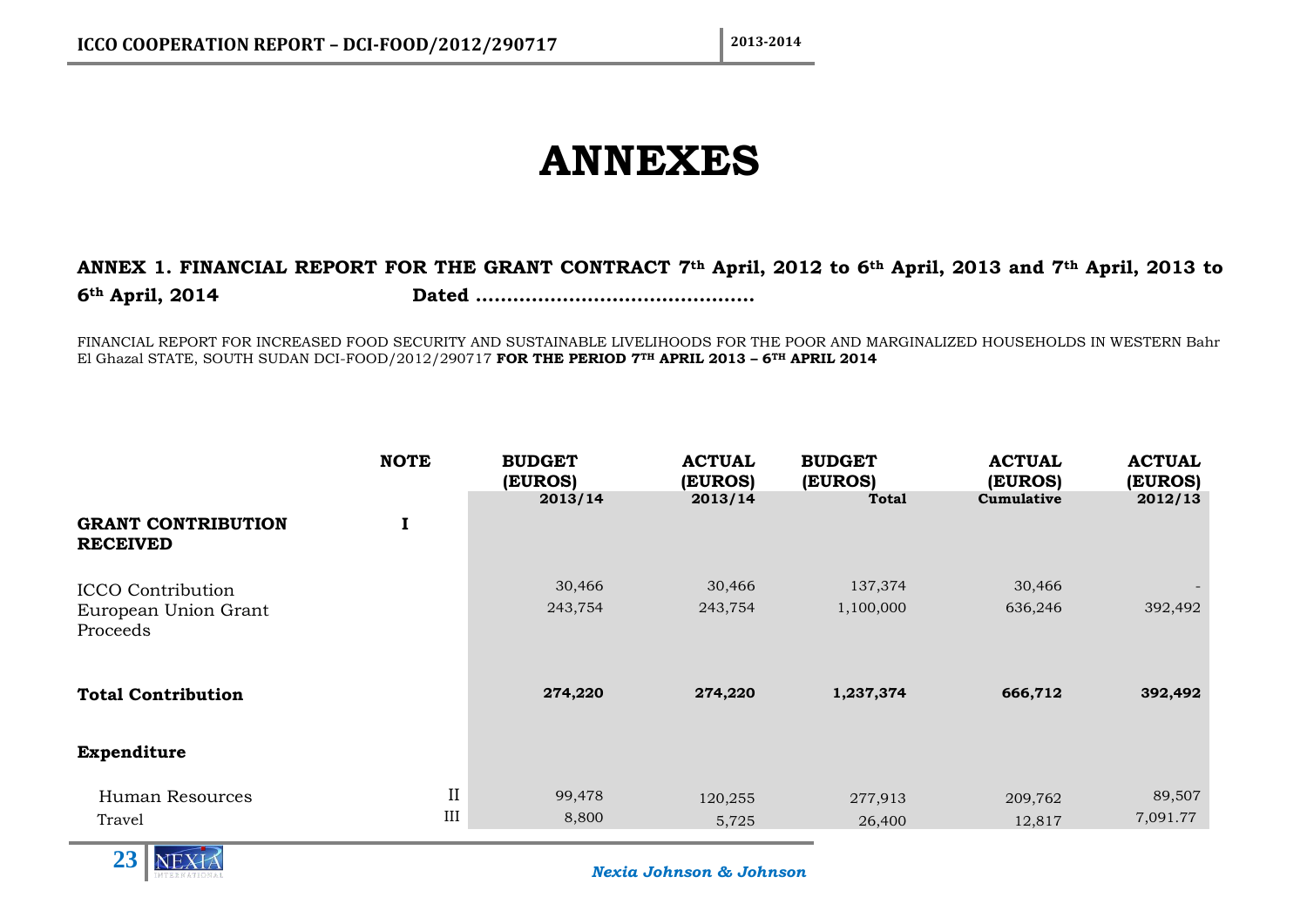| ICCO COOPERATION REPORT - DCI-FOOD/2012/290717                                                                 |                      |                                                                  | 2013-2014                              |                                         |                                        |                                              |
|----------------------------------------------------------------------------------------------------------------|----------------------|------------------------------------------------------------------|----------------------------------------|-----------------------------------------|----------------------------------------|----------------------------------------------|
| Equipment & Supplies<br>Local Office/ Project Cost<br>Other Cost & Services<br>Others<br>Currency Losses/Gains | IV<br>V<br>VI<br>VII | 24,195<br>97,515<br>8,825<br>133,216<br>$\overline{\phantom{a}}$ | 24,405<br>105,230<br>18,831<br>160,377 | 110,310<br>261,435<br>58,035<br>367,264 | 97,528<br>131,997<br>23,313<br>258,097 | 73,123.69<br>26,766.78<br>4,481.95<br>97,721 |
| Total Direct Expenditure<br>Provision for contingency reserve<br>Total Administrative indirect<br>costs        |                      | 372,029<br>18,601<br>27,344                                      | 434,825<br>30,438                      | 1,101,357<br>55,068<br>80,950           | 733,514<br>51,346                      | 298,692<br>20,908                            |
| Total Costs of the Action                                                                                      |                      | 417,974                                                          | 465,263                                | 1,237,375                               | 784,860                                | 319,601                                      |

## **Statement of Reserves**

|                                | 2013/14     | 2012/13       |
|--------------------------------|-------------|---------------|
|                                | <b>EURO</b> | <b>EURO</b>   |
| At $7th$ April 2013            | 72,891      |               |
| (Deficit)/Surplus for the year | (191, 043)  | 72,891        |
| At 6 <sup>th</sup> April 2014  | (118, 152)  | <u>72,891</u> |

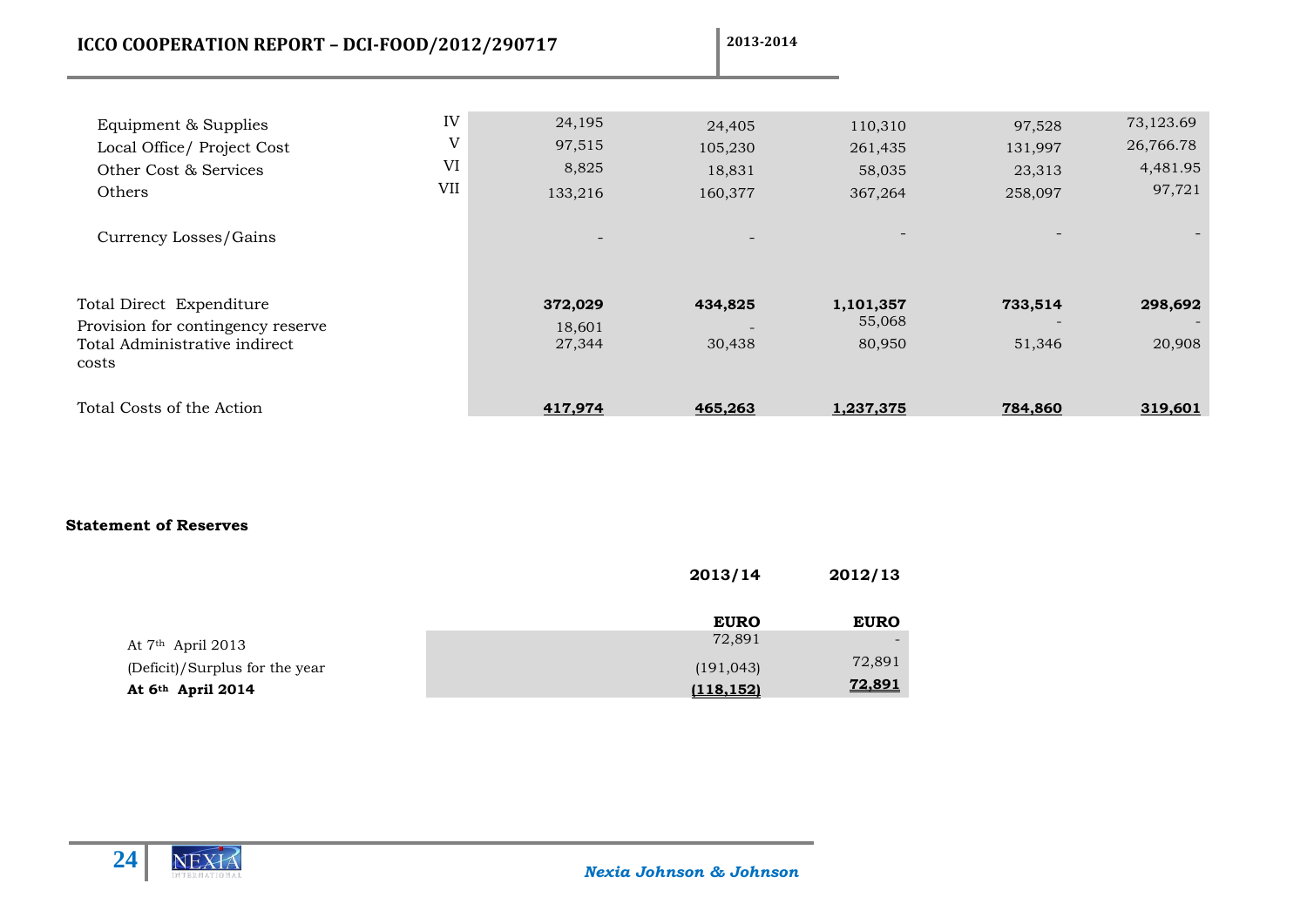#### **DETAILED STATEMENT OF INCOME AND EXPENDITURE FOR 7TH APRIL 2013 TO 6TH APRIL 2014**

|    |                                                            | <b>BUDGET</b><br>(EUROS) | <b>ACTUAL</b><br>(EUROS) | <b>BUDGET</b><br>(EUROS) | <b>ACTUAL</b><br>(EUROS) | <b>ACTUAL</b><br>(EUROS) |
|----|------------------------------------------------------------|--------------------------|--------------------------|--------------------------|--------------------------|--------------------------|
|    | <b>INCOME</b>                                              | 2013/14                  | 2013/14                  | <b>Total</b>             | Cumulative               | 2012/13                  |
| I. | <b>CHARGED ON OTHERS</b>                                   |                          |                          |                          |                          |                          |
|    | ICCO contribution<br>European Union Contribution           | 30,466<br>243,754        | 30,466<br>243,754        | 137,374<br>1,100,000     | 30,466<br>636,246        | 392,492                  |
|    | Other income                                               |                          |                          |                          |                          |                          |
|    | <b>EXPENDITURE</b>                                         | 274,220                  | 274,220                  | 1,237,374                | 666,712                  | 392,492                  |
| П. | <b>HUMAN RESOURCES</b>                                     |                          |                          |                          |                          |                          |
|    | <b>Salaries Local</b><br>Consortium coordinator ICCO (50%) | 16,125                   | 32,770                   | 48,375                   | 55,512                   | 22,741                   |
|    | FS coordinator DORCAS (25% marketing; 75% FS)              | 18,000                   | 4,500                    | 18,000                   | 18,000                   | 13,500.00                |
|    | Replacement fs marketing coordinator                       |                          | 5,649                    | 15,480                   | 5,649                    |                          |
|    | Extension Workers (CAD2)                                   | 6,450                    | 9,166                    | 19,350                   | 16,332                   | 7,165.46                 |
|    | Extension workers DORCAS (2)                               | 6,450                    | 8,839                    | 19,350                   | 11,994                   | 3,154.50                 |
|    | <b>Community Facilitator DORCAS-ECS</b>                    | 3,225                    | 6,907                    | 9,675                    | 9,048                    | 2,140.86                 |
|    | Director ECS-CARD (15%)                                    | 1,451                    | 1,922                    | 4,354                    | 3,271                    | 1,349.57                 |
|    | Project manager ECS-CARD (85%)                             | 6,579                    | 7,366                    | 19,737                   | 12,424                   | 5,058.59                 |
|    | Extension workers ECS-CARD (2)                             | 6,450                    | 6,211                    | 19,350                   | 10,459                   | 4,247.29                 |
|    | Training coordinator ECS (project manager (15%)            | 1,161                    | 626                      | 3,483                    | 1,729                    | 1,103.30                 |
|    | Director CAD (20%)                                         | 2,451                    | 3,644                    | 7,353                    | 7,121                    | 3,477.48                 |
|    | Field Project Manager CAD (60%)                            | 2,322                    | 4,012                    | 6,966                    | 6,924                    | 2,911.76                 |
|    | Total                                                      | 70,664                   | 91,613                   | 191,473                  | 158,463                  | 66,850.32                |
|    | Salaries Local Administrative/support staff                |                          |                          |                          |                          |                          |
|    | Administrator ICCO (10%)                                   | 1,935                    | 2,476                    | 5,805                    | 4,999                    | 2,522.74                 |
|    | Sr. Financial Officer ICCO (15%)                           | 4,451                    | 3,529                    | 13,352                   | 7,051                    | 3,522.24                 |
|    |                                                            |                          |                          |                          |                          |                          |

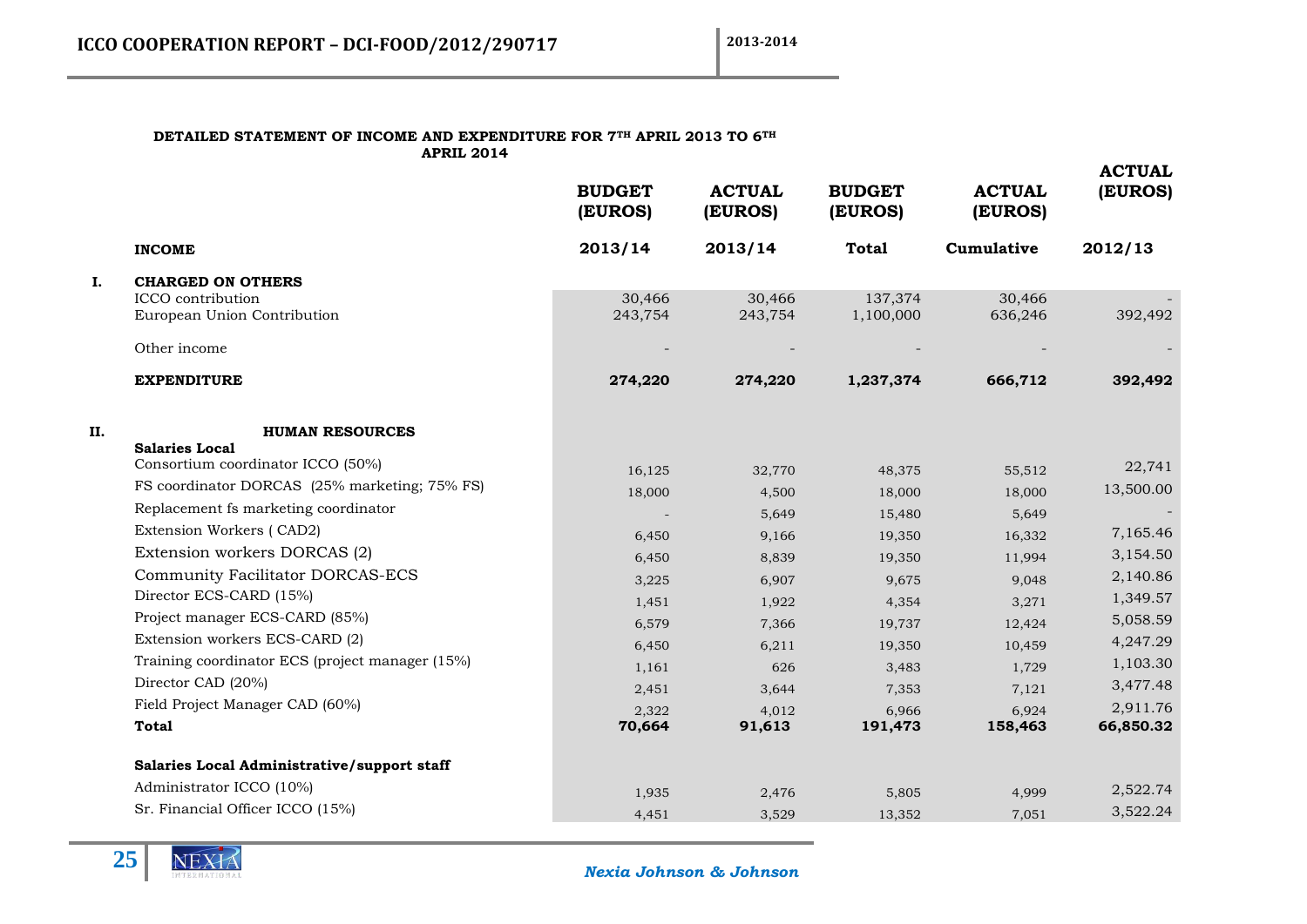**ICCO COOPERATION REPORT – DCI-FOOD/2012/290717** 2013-2014

|     | Administrator ECS-CARD (30%)                   | 2,322  | 2,584   | 6,966   | 4,544   | 1,959.98               |
|-----|------------------------------------------------|--------|---------|---------|---------|------------------------|
|     | Finance Officer ECS-CARD (30%)                 | 1,800  | 1,957   | 5,400   | 3,421   | 1,463.86               |
|     | Administrator CAD (40%)                        | 1,161  | 1,851   | 3,483   | 3,297   | 1,445.63               |
|     | Finance Officer CAD (40%)                      | 1,161  | 1,851   | 3,483   | 3,297   | 1,445.63               |
|     | Field Logistician CAD (60%)                    | 2,709  | 3,476   | 8,127   | 6,131   | 2,654.77               |
|     | Administrator DORCAS (40%)                     | 2,064  |         | 6,192   | 383     | 382.9                  |
|     | Accountant DORCAS (50%)                        | 1,935  | 5,693   | 5,805   | 7,290   | 1,597.00               |
|     | <b>Drivers</b>                                 | 7,740  | 4,061   | 23,220  | 7,169   | 3,107.76               |
|     | <b>Total</b>                                   | 27,278 | 27,479  | 81,833  | 47,581  | 20,102.51              |
|     | <b>Per Diems for Missions</b>                  |        |         |         |         |                        |
|     | Local (staff assigned to the Action)           | 1,536  | 1,164   | 4,608   | 3,718   | 2,554.17               |
|     | <b>Total</b>                                   | 1,536  | 1,164   | 4,608   | 3,718   | 2,554.17               |
|     | <b>Total Human Resource</b>                    | 99.478 | 120.255 | 277.913 | 209.762 | 89.507                 |
| Ш.  | <b>TRAVEL</b>                                  |        |         |         |         |                        |
|     | <b>International Travel</b>                    |        |         |         |         |                        |
|     | M&E consultant                                 | 1,900  |         | 5,700   | 2,163   | 2,163.31               |
|     | <b>Total</b>                                   | 1,900  |         | 5,700   | 2,163   | 2,163.31               |
|     | <b>Local Travel</b>                            |        |         |         |         |                        |
|     | Flights Juba-Wau v.v.                          | 3,900  | 3,872   | 11,700  | 7,674   | 3,801.68               |
|     | Mini bus travel                                | 3,000  | 1,853   | 9,000   | 2,980   | 1,126.78               |
|     | Total                                          | 6,900  | 5,725   | 20,700  | 10,654  | 4,928.46               |
|     | <b>Total Travel</b>                            | 8.800  | 5.725   | 26.400  | 12.817  | 7.091.77               |
| IV. | <b>EQUIPMENT &amp; SUPPLIES</b>                |        |         |         |         |                        |
|     | <b>Purchase or Rent of Vehicles</b><br>Vehicle |        |         |         |         |                        |
|     | Motor Cycle for Field Staff                    |        |         | 40,000  | 42,665  | 42,665.09<br>14,776.17 |
|     | <b>Total</b>                                   | 6,600  | 7,784   | 23,100  | 22,561  | 57,441.26              |
|     |                                                | 6,600  | 7,784   | 63,100  | 65,226  |                        |
|     | <b>Furniture, Computer Equipment's</b>         |        |         |         |         |                        |

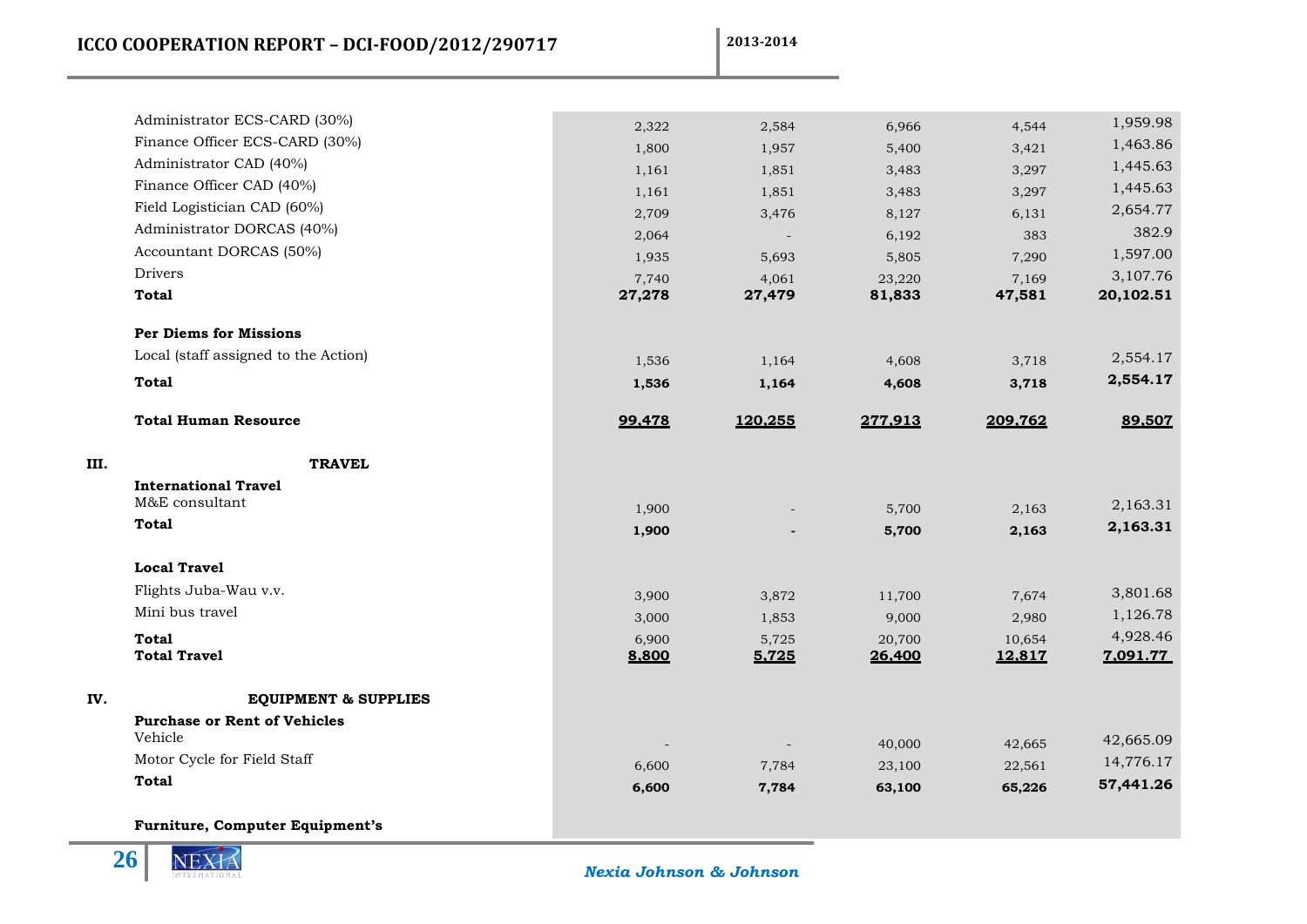**ICCO COOPERATION REPORT - DCI-FOOD/2012/290717** 2013-2014

| Printers      |                                          |        |        | 2,400   | 1,914                    | 1,914.18  |
|---------------|------------------------------------------|--------|--------|---------|--------------------------|-----------|
| <b>UPS</b>    |                                          |        |        | 600     | 519                      | 519.19    |
| Laptop        |                                          |        |        | 3,500   | 2,376                    | 2,375.78  |
| Desktop       |                                          |        |        | 800     | 1,205                    | 1,205.27  |
|               | Set of desk and chair                    |        |        | 1,250   | 1,080                    | 1,079.87  |
| Cupboard      |                                          |        |        | 2,100   | 2,055                    | 2,054.78  |
|               | Internet sticks                          |        |        | 300     | 316                      | 315.99    |
|               | Cell Phones                              | 210    |        | 240     | 65                       | 64.69     |
|               | Thuraya (for security purposes)          |        | 1,474  | 1,400   | 2,751                    | 1,277.17  |
|               | Cameras for project documentation        |        | 249    | 400     | 683                      | 434.24    |
|               | Water filters                            | 300    | 36     | 240     | 105                      | 69.38     |
| <b>Total</b>  |                                          | 510    | 1,759  | 13,230  | 13,069                   | 11,310.54 |
|               | <b>Machine Tools</b>                     |        |        |         |                          |           |
|               | Procurement 1 generator                  | 2,500  |        | 2,500   |                          |           |
|               | Spare parts/equipment for machine tools  |        |        |         |                          |           |
|               | Maintenance 4 generators                 | 960    | 6,029  | 2,880   | 6,029                    |           |
| <b>Others</b> |                                          |        |        |         |                          |           |
| Helmets       |                                          | 700    | 114    | 700     | 114                      |           |
|               | First aid kits (per location + vehicles) | 1,125  |        | 1,250   | 114                      | 114.18    |
|               | Replenishment of first aid kits          |        | 118    | 500     | 962                      | 843.90    |
|               | Food items for field staff               | 2,000  | 8,600  | 18,900  | 11,648                   | 3,047.55  |
|               | Installation cost ICCO staff             | 6,300  |        | 2,000   | $\overline{\phantom{a}}$ |           |
|               | Field Capacity Building kits             | 3,500  |        | 5,250   | 366                      | 366.27    |
| <b>Total</b>  |                                          | 13,625 | 8,833  | 28,600  | 13,205                   | 4,371.90  |
|               | <b>Total Equipment &amp; Supplies</b>    | 24,195 | 24,405 | 110,310 | 97,528                   | 73,123.69 |
|               | <b>LOCAL OFFICE / PROJECT COSTS</b>      |        |        |         |                          |           |
|               | <b>Vehicle Costs</b>                     | 51,865 |        |         |                          |           |
|               | Registration vehicle                     | 750    | 340    | 750     | 340                      |           |
|               |                                          |        |        |         |                          |           |



 *Nexia Johnson & Johnson*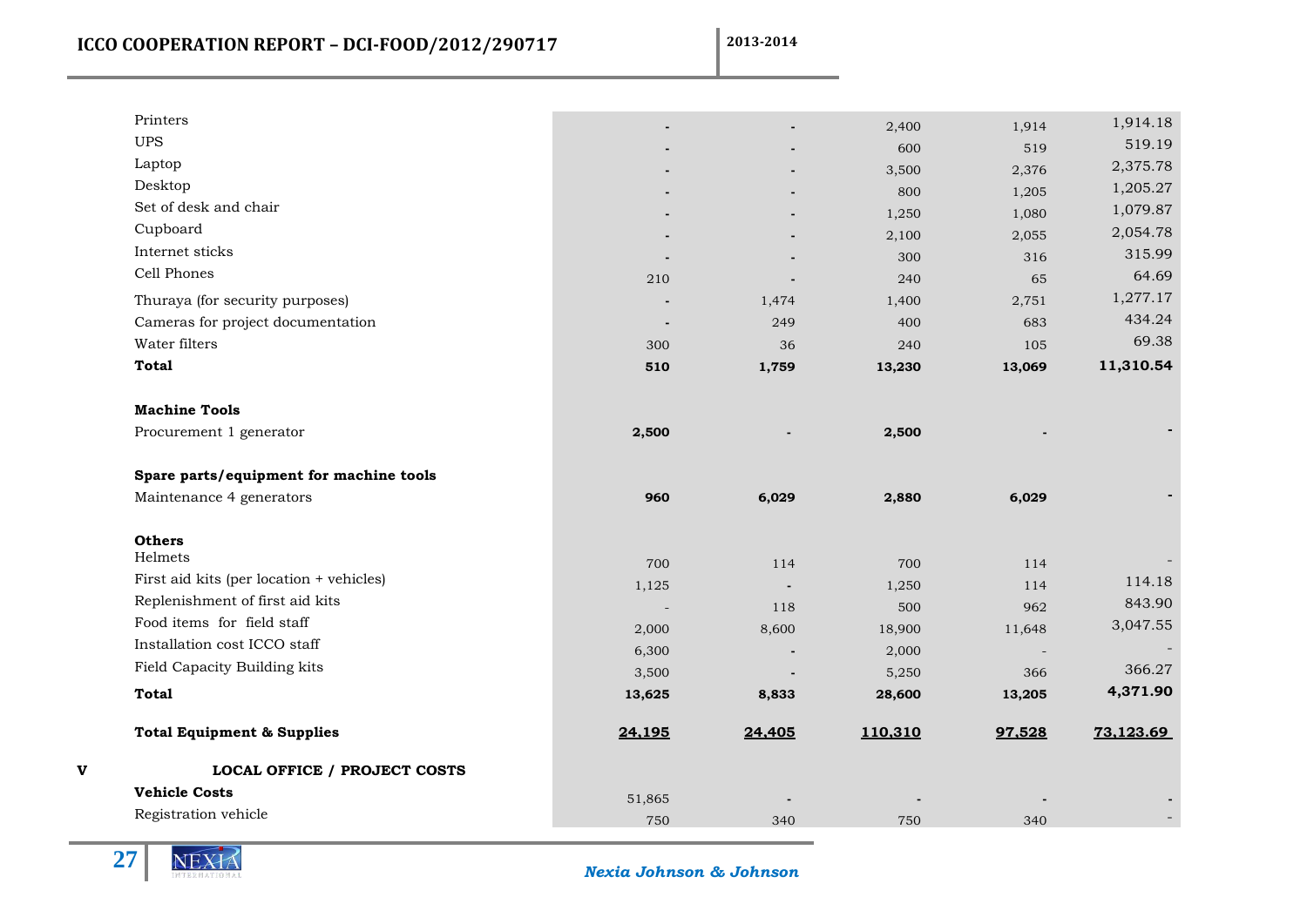| Insurance cost                                            | 1,800  | 2,092  | 10,800  | 2,092  |          |
|-----------------------------------------------------------|--------|--------|---------|--------|----------|
| Maintenance                                               | 4,800  | 16,065 | 14,400  | 20,162 | 4,096.58 |
| Fuel cost (2,500km/month; consumption 1lt-6km) Actual     |        |        |         |        | 1,544.70 |
| price /lt in Wau<br>Registration motorcycles              | 28,800 | 16,926 | 86,400  | 18,470 |          |
| Maintenance -7 motorcycles                                | 805    | 729    | 805     | 729    | 1,163.57 |
| Insurance -7 motorcycles                                  | 2,100  | 2,718  | 6,300   | 3,881  |          |
| Fuel -7 motor cycles (30lt/month/mc) fuel price SSP 12=E3 | 5,250  |        | 5,250   | 26     | 25.93    |
| <b>Total</b>                                              | 7,560  | 5,924  | 22,680  | 7,793  | 1,868.75 |
|                                                           | 51,865 | 44,794 | 147,385 | 53,494 | 8,699.53 |
| <b>Office Rent</b>                                        |        |        |         |        |          |
| Office maintenance ECS-CARD                               | 1,200  | 1,200  | 3,600   | 1,545  | 345.28   |
| Office maintenance CAD                                    | 1,200  | 154    | 3,600   | 419    | 265.24   |
| Office rent including accommodation ICCO                  | 4,800  | 16,427 | 14,400  | 16,427 |          |
| Office and Training Centre maintenance DORCAS             | 4,800  | 1,584  | 14,400  | 2,334  | 749.99   |
| Rental staff houses in Juur River (CAD, Dorcas,           |        |        |         |        | 2,791.32 |
| ECS/CARD)                                                 | 3,600  | 3,254  | 9,000   | 6,046  |          |
| <b>Total</b>                                              | 15,600 | 22,619 | 45,000  | 26,771 | 4,151.83 |
| <b>Consumables Office Supplies</b>                        |        |        |         |        |          |
| Office consumables                                        | 1,920  | 6,580  | 5,760   | 9,896  | 3,315.92 |
| Kitchen supplies                                          | 1,680  | 2,329  | 5,040   | 3,141  | 812.56   |
| Field equipment extension officers                        | 700    | 180    | 700     | 180    |          |
| Total                                                     | 4,300  | 9,089  | 11,500  | 13,217 | 4,128.48 |
| <b>Other Services</b>                                     |        |        |         |        |          |
| Fuel generator ECS-CARD 50%                               | 1,440  | 10,253 | 4,320   | 10,518 | 265.34   |
| Fuel generator CAD 50%                                    | 1,440  | 824    | 4,320   | 2,328  | 1,503.46 |
| Fuel generator DORCAS 50%                                 | 1,440  | 1,320  | 4,320   | 1,788  | 467.77   |
| Maintenance 4 generators                                  | 1,200  | 830    | 2,880   | 1,004  | 173.85   |
| 1 vehicle major service-CAR 006                           | 960    |        | 4,000   | 596    | 596.00   |
| Air time Dongles per office                               | 4,000  | 3,869  | 5,760   | 3,972  | 103.45   |
| Air time cell phones (all 25 staff)                       | 1,920  | 2,744  | 11,250  | 3,626  | 882.31   |
| Accommodation 1 regional staff DORCAS in Wau              | 3,750  | 1,570  | 4,500   | 3,515  | 1,944.86 |
|                                                           |        |        |         |        |          |

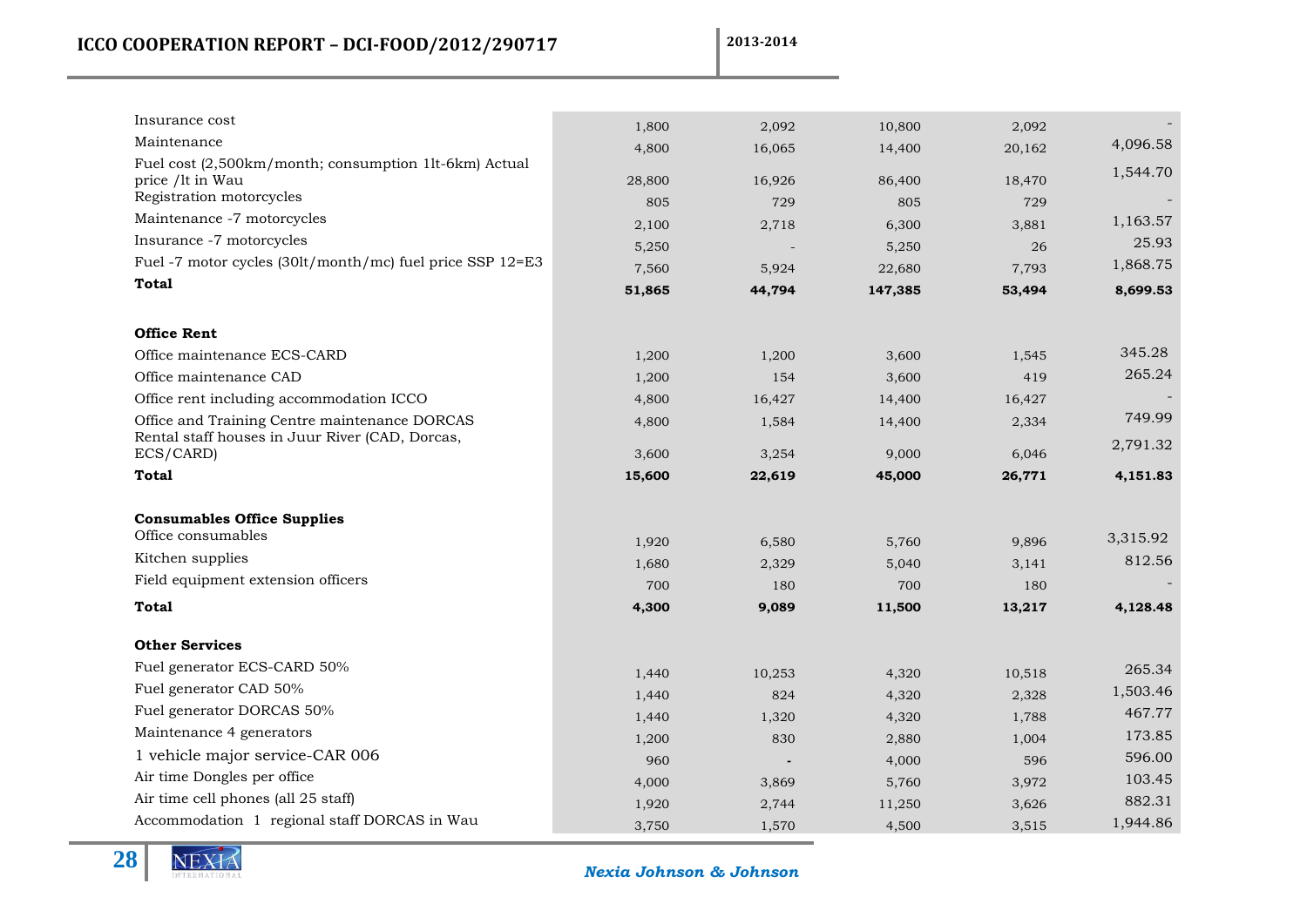| 2013-2014<br>ICCO COOPERATION REPORT - DCI-FOOD/2012/290717 |  |
|-------------------------------------------------------------|--|
|-------------------------------------------------------------|--|

| Fuel generator ICCO<br>Communication cost 2 Thuraya (security-related only) | 600    | 3,563   | 3,600   | 3,563   |           |
|-----------------------------------------------------------------------------|--------|---------|---------|---------|-----------|
| Cook                                                                        | 4,500  | 367     | 1,800   | 458     | 90.82     |
| <b>Total</b>                                                                | 4,500  | 3,389   | 10,800  | 7,148   | 3,759.08  |
|                                                                             | 25,750 | 28,728  | 57,550  | 38,515  | 9,786.94  |
| <b>Total Local Office/ Project Costs</b>                                    | 97,515 | 105,230 | 261,435 | 131,997 | 26,766.78 |
| <b>OTHER COSTS / SERVICES</b><br>VI.                                        |        |         |         |         |           |
| <b>Expenditure Verification</b>                                             |        |         |         |         |           |
| Audit                                                                       |        | 11,766  | 15,000  | 11,766  |           |
| <b>Total</b>                                                                |        | 11,766  | 15,000  | 11,766  |           |
| Financial services (bank guarantee costs etc.)                              |        |         |         |         |           |
| Bank costs                                                                  | 4,500  | 1,365   | 13,500  | 2,399   | 1,034.40  |
| <b>Total</b>                                                                | 4,500  | 1,365   | 13,500  | 2,399   | 1,034.40  |
| <b>Visibility Actions</b>                                                   |        |         |         |         |           |
| Project launching event                                                     |        |         | 1,300   | 3,448   | 3,447.55  |
| <b>Brochures</b>                                                            |        |         | 4,000   |         |           |
| Sign boards                                                                 | 750    |         | 1,500   |         |           |
| Sign boards on demonstration plots                                          | 1,650  | 2,866   | 3,300   | 2,866   |           |
| EC Logo on vehicles and motor cycles                                        | 300    | 1,031   | 300     | 1,031   |           |
| <b>Total</b>                                                                | 2,700  | 3,897   | 10,400  | 7,345   | 3,447.55  |
| Project Facilitation Committee (PSC) Cost                                   |        |         |         |         |           |
| Quarterly meetings PSC 11 occasions                                         | 1,625  | 1,803   | 4,225   | 1,803   |           |
| <b>Total</b>                                                                | 1,625  | 1,803   | 4,225   | 1,803   |           |
| <b>Total Other Costs/Services</b>                                           | 8.825  | 18.831  | 58.035  | 23.313  | 4.481.95  |



 *Nexia Johnson & Johnson*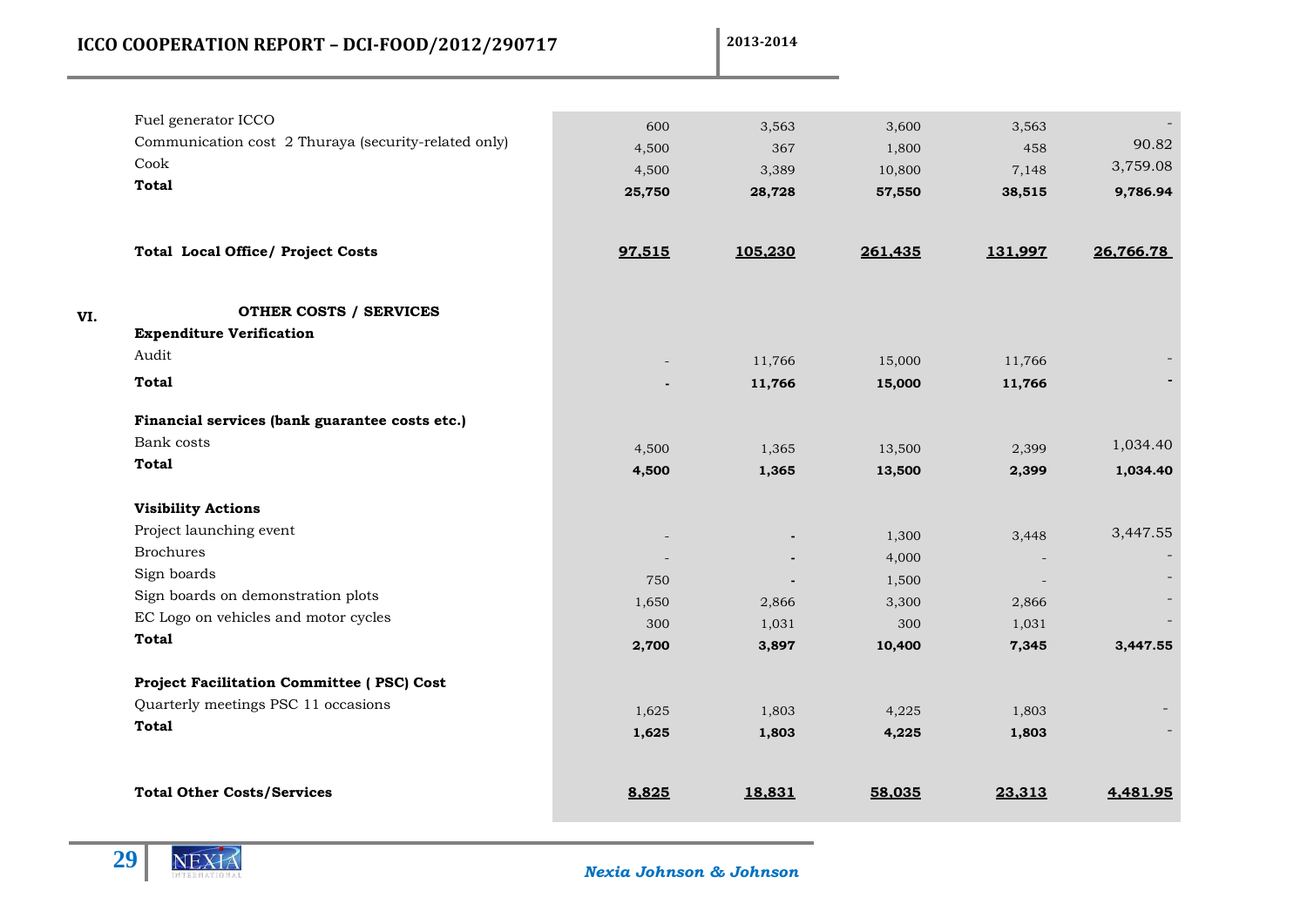| <b>OTHERS</b>                                           |                |        |                |                |           |
|---------------------------------------------------------|----------------|--------|----------------|----------------|-----------|
| <b>Inception Phase</b>                                  |                |        |                |                |           |
| Consultancy (international) including food and          |                |        |                |                |           |
| accommodation                                           |                |        | 14,100         | 26,366         | 26,366.21 |
| Pre- and post-baseline workshop 2*3 days                |                |        | 5,700          | 2,275          | 2,275.40  |
| Survey cost in Wau 4 days                               |                |        | 600            |                |           |
| Transport participants in Wau                           |                |        | 600            | 3,669          | 3,668.79  |
| Survey cost in Juur River 5 days                        |                |        | 2,000          |                |           |
| Kit of Questionnaires/ instructions/field materials     |                |        | 625            | 8              | 7.86      |
| Incentives for university students and others           |                |        | 1,650          |                |           |
| Total                                                   |                |        | 25,275         | 32,318         | 32,318.26 |
| <b>Training Partners</b>                                |                |        |                |                |           |
| Training partners in admin management & reporting 3days | 975            |        | 975            |                |           |
| Training partners in procurement/finance/reporting      | 200            |        | 200            |                |           |
| Total                                                   | 1,175          |        | 1,175          |                |           |
| Activities under Result 1 (Improved production)         |                |        |                |                |           |
| Incentives lead farmers (bicycles)                      | 3,400          | 10,258 | 11,200         | 10,258         |           |
| Sets of tools for 1390 farmers                          |                | 20,234 | 44,480         | 20,234         |           |
| Maize $(15%)$                                           | 1,688          | 3,397  | 6,516          | 3,397          |           |
| Sorghum (45%)                                           | 1,215          | 4,346  | 4,691          | 9,097          | 4,751.05  |
| Groundnuts (40%)                                        |                | 1,870  | 13,900         | 9,864          | 7,993.78  |
| Transport and storage of seeds                          | 1,600          | 10,039 | 6,400          | 10,902         | 862.36    |
| Cassava stems for lead farmers multiplication           | 700            | 1,021  | 2,730          | 1,021          |           |
| Trainer only 1 year                                     |                | 2,217  |                |                |           |
| Implements                                              | 1,000<br>5,200 | 6,342  | 1,000<br>5,200 | 2,217<br>6,342 |           |
| <b>Total</b>                                            | 14,803         | 59,724 | 96,117         | 73,331         | 13,607.19 |
|                                                         |                |        |                |                |           |
| <b>Activities under Result 2 (Diversification)</b>      |                |        |                |                |           |
| Sets of tools for 1390 households                       | 27,800         | 717    | 55,600         | 30,639         | 29,921.12 |
| Local Chicken (3 per household)                         | 2,640          | 1,652  | 5,280          | 2,273          | 620.7     |
| Okra                                                    | 9,556          | 12,287 | 19,113         | 12,390         | 102.94    |



 *Nexia Johnson & Johnson*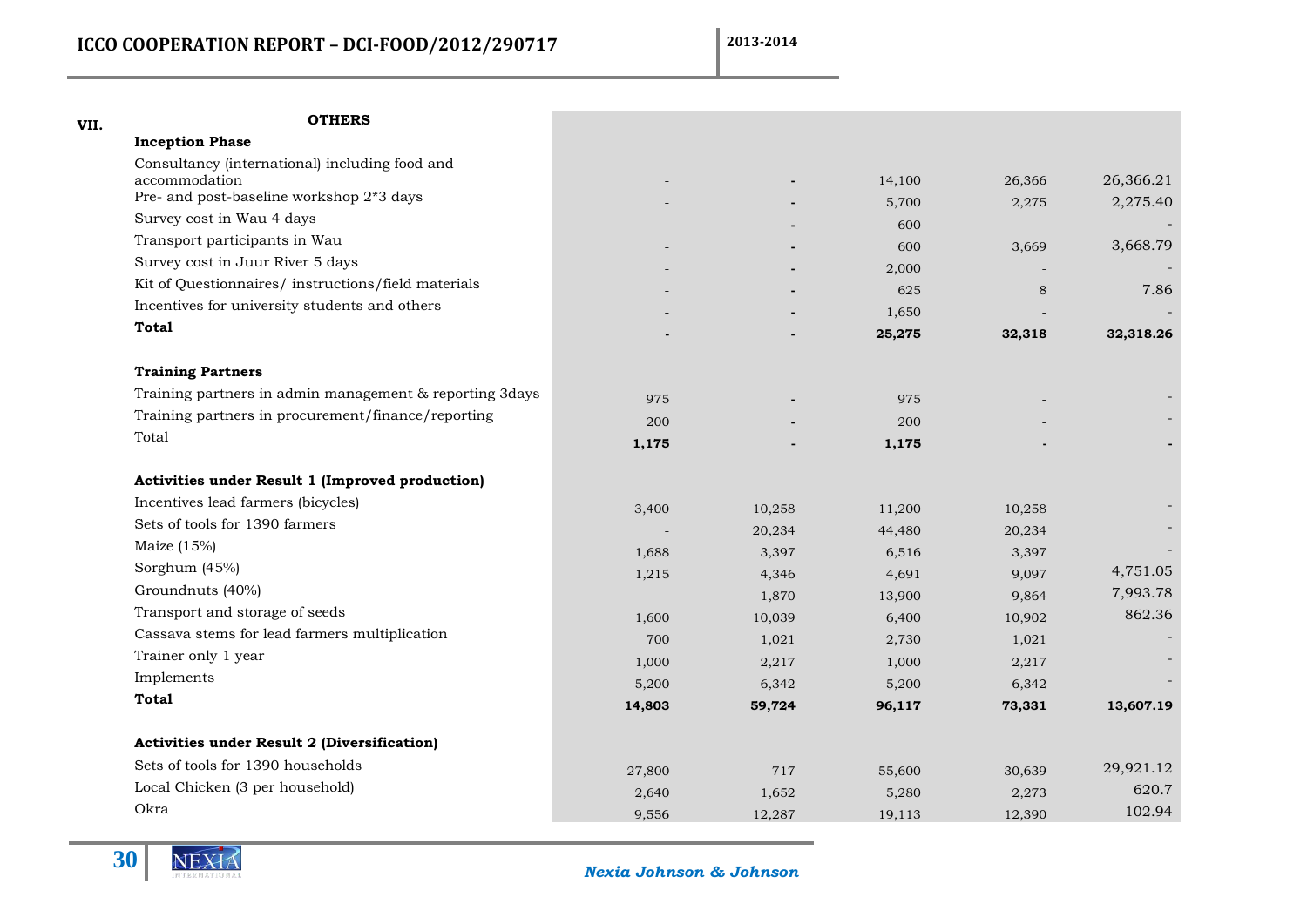| Tomato seeds                                                                                                                                  | 3,154  | 8,294  | 6,307   | 8,595   | 301.14    |
|-----------------------------------------------------------------------------------------------------------------------------------------------|--------|--------|---------|---------|-----------|
| Onion seeds                                                                                                                                   | 1,911  | 6,604  | 3,823   | 6,725   | 121.23    |
| Pumpkin Seeds                                                                                                                                 | 382    | 3,583  | 765     | 3,583   |           |
| Cabbage seeds                                                                                                                                 | 2,676  | 4,222  | 5,352   | 4,274   | 52.62     |
| Cucumber seeds                                                                                                                                | 2,676  | 6,191  | 5,352   | 6,212   | 20.43     |
| Improved cockerels (1 per farmer)                                                                                                             | 416    | 435    | 416     | 435     |           |
| Egg plant seeds                                                                                                                               | 2,676  | 6,366  | 5,352   | 6,489   | 122.92    |
| Sets of tools for 22 demo plots + wheelbarrow                                                                                                 |        | 4,881  | 2,200   | 7,571   | 2,690.42  |
| Organic Pesticides demo plots                                                                                                                 | 1,470  | 385    | 4,620   | 529     | 143.27    |
| Feed for cockerels                                                                                                                            | 1,463  | 143    | 1,463   | 143     |           |
| Transport for feeds for cockerels                                                                                                             | 1,350  | 1,701  | 1,350   | 1,701   |           |
| Water pump $+$ generator (ECS) to re-establish                                                                                                |        |        |         |         |           |
| demonstration plot next to river                                                                                                              | 1,199  | 1,243  | 1,367   | 1,243   |           |
| Nutrition (incl. 5 Payam Directors and 5 local Health Unit<br>staff or SSRRC staff)                                                           | 3,700  | 8,086  | 7,400   | 8,086   |           |
| Poultry (incl. County Staff)                                                                                                                  | 2,100  |        | 2,100   |         |           |
| Posters:                                                                                                                                      | 2,400  |        | 2,400   |         |           |
| Bill boards:                                                                                                                                  | 2,760  | 115    | 2,760   | 115     |           |
| Demonstrations                                                                                                                                | 1,800  | 3,922  | 5,400   | 3,922   |           |
| <b>Total</b>                                                                                                                                  | 72,129 | 70,828 | 138,417 | 104,924 | 34,096.79 |
|                                                                                                                                               |        |        |         |         |           |
| <b>Activities under Result 3 (Marketing)</b>                                                                                                  |        |        |         |         |           |
| Monitoring cost SMoAF&I/County                                                                                                                | 1,110  |        | 2,220   | 401     | 400.75    |
| 2 bicycles per committee                                                                                                                      | 1,000  |        | 1,000   |         |           |
| Cell phones                                                                                                                                   | 150    |        | 150     |         |           |
| Air time for info transfer                                                                                                                    | 900    |        | 2,700   |         |           |
| Publication boards (2 per location) for market info prices                                                                                    | 1,500  |        | 1,500   |         |           |
| Radio broadcast market info                                                                                                                   | 260    |        | 1,300   |         |           |
| Newspaper adverts from yr 2 (currently no newspapers)-                                                                                        |        |        |         |         |           |
| Intrastate info<br>Training committees in the field                                                                                           | 520    |        | 1,040   |         |           |
| (3yrs/3org/3sess)*2days/8members/<br>Workshop including stakeholders SMoAF&I, County,<br>Payam, ChoC, chairs Marketing Committees;3 workshops | 2,520  | 3,056  | 7,560   | 3,056   |           |
| $(2 \text{ days})$                                                                                                                            | 1,310  |        | 3,930   |         |           |

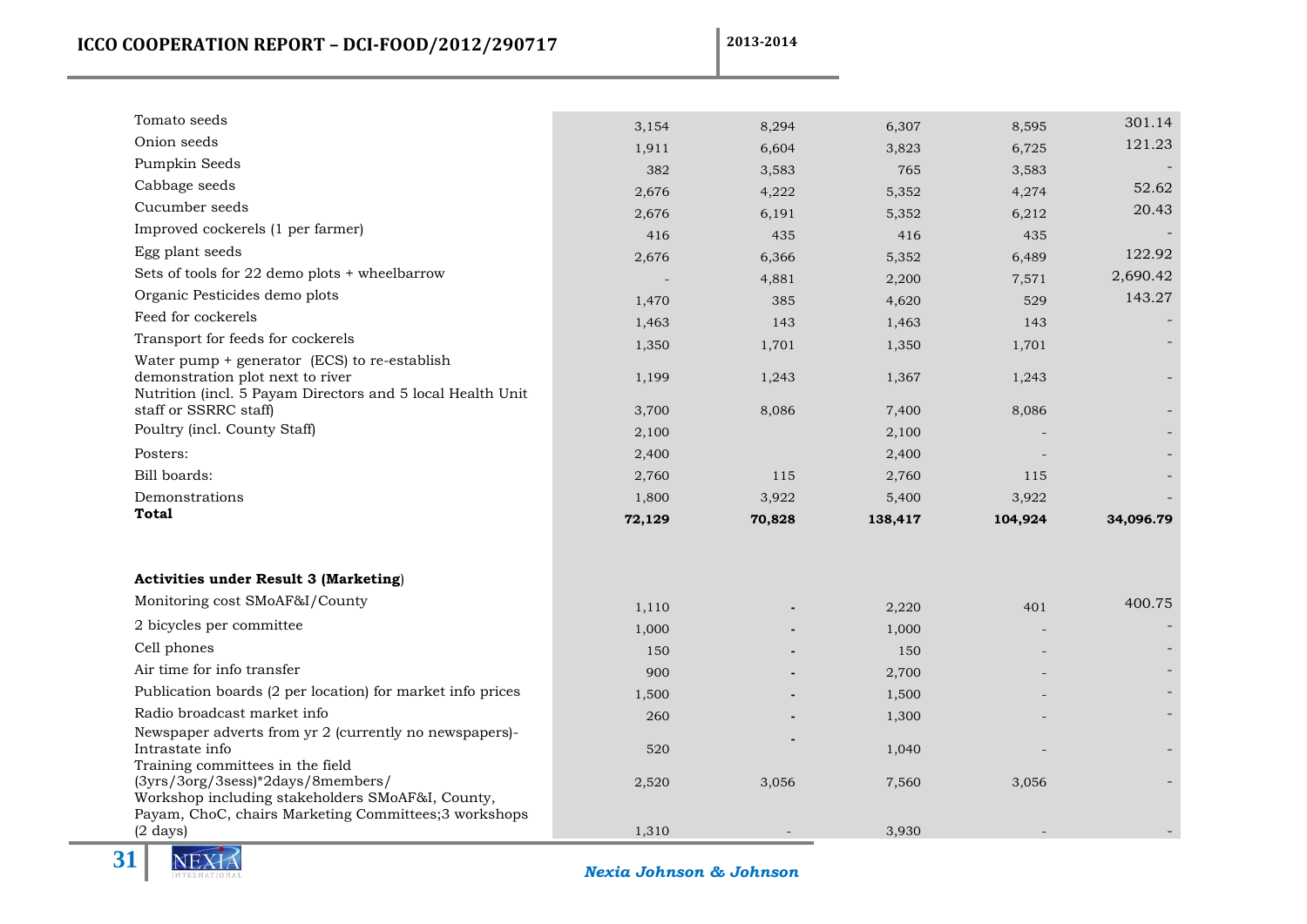| <b>Total</b>                                                                        | 9,270   | 3,056   | 21,400  | 3,457   | 400.75    |
|-------------------------------------------------------------------------------------|---------|---------|---------|---------|-----------|
| <b>Activities under Result 4 (Capacity Building)</b>                                |         |         |         |         |           |
| M&E consultancy 17 days (refresher training and MTR)                                |         | 2,007   | 7,990   | 16,652  | 14,645.04 |
| Training partners in procurement/finance/reporting                                  | 200     | 640     | 1,000   | 3,293   | 2,652.92  |
| Training / Workshop (3 days incl food, accom, venue)                                | 1,650   | 5,996   | 4,950   | 5,996   |           |
| Trainer (incl food and accommodation)                                               | 1,600   | 5,930   | 4,800   | 5,930   |           |
| Tickets AMS-Wau (2 per year)                                                        | 4,000   |         | 12,000  |         |           |
| Consultancy                                                                         |         |         | 6,525   |         |           |
| MTR workshop 5 days (incll assessment                                               |         |         |         |         |           |
| methodologies and M&E)                                                              |         |         | 3,050   |         |           |
| Survey cost in Wau; 3 days                                                          |         |         | 450     |         |           |
| Survey cost in Juur River 3 days +2 days transport                                  |         |         |         |         |           |
| vice versa+camping mat.                                                             |         |         | 1,100   |         |           |
| Transport participants in Wau                                                       |         |         | 600     |         |           |
| Kit of Questionnaires/ instructions/field materials                                 |         |         | 625     |         |           |
| Incentives for university students and others                                       |         |         | 1,650   |         |           |
| Trainining and coaching partners in admin                                           |         |         |         |         |           |
| management and reporting (3days)<br>Accommodation by CuofSS-FAES; only per diem WUR |         |         | 1,950   |         |           |
| person                                                                              | 4,200   |         | 12,600  |         |           |
| Development of a shallow well                                                       | 3,000   |         | 3,000   |         |           |
| Afridev hand pump + set of spares                                                   | 1,000   | 248     | 1,000   | 248     |           |
| Installation of a treadle pump and fittings/hoses                                   | 2,500   |         | 2,500   |         |           |
| Ploughing services                                                                  | 600     | 2,623   | 1,800   | 2,623   |           |
| Sets of tools                                                                       | 1,000   | 738     | 1,000   | 738     |           |
| Construction of a shed for tools & watchmen (30m2) -                                |         |         |         |         |           |
| labour paid by Univ.                                                                | 5,100   | 5,283   | 5,100   | 5,283   |           |
| Watchmen                                                                            | 10,600  | 3,279   | 10,800  | 3,279   |           |
| Kit of boots, rain coats, hurricane lamp, torch and<br>batteries                    | 390     | 25      | 390     | 25      |           |
| <b>Total</b>                                                                        | 35,840  | 26,769  | 84,880  | 44,067  | 17,298    |
|                                                                                     |         |         |         |         |           |
| <b>Total Others</b>                                                                 | 133.216 | 160.377 | 367.264 | 258.097 | 97.721    |

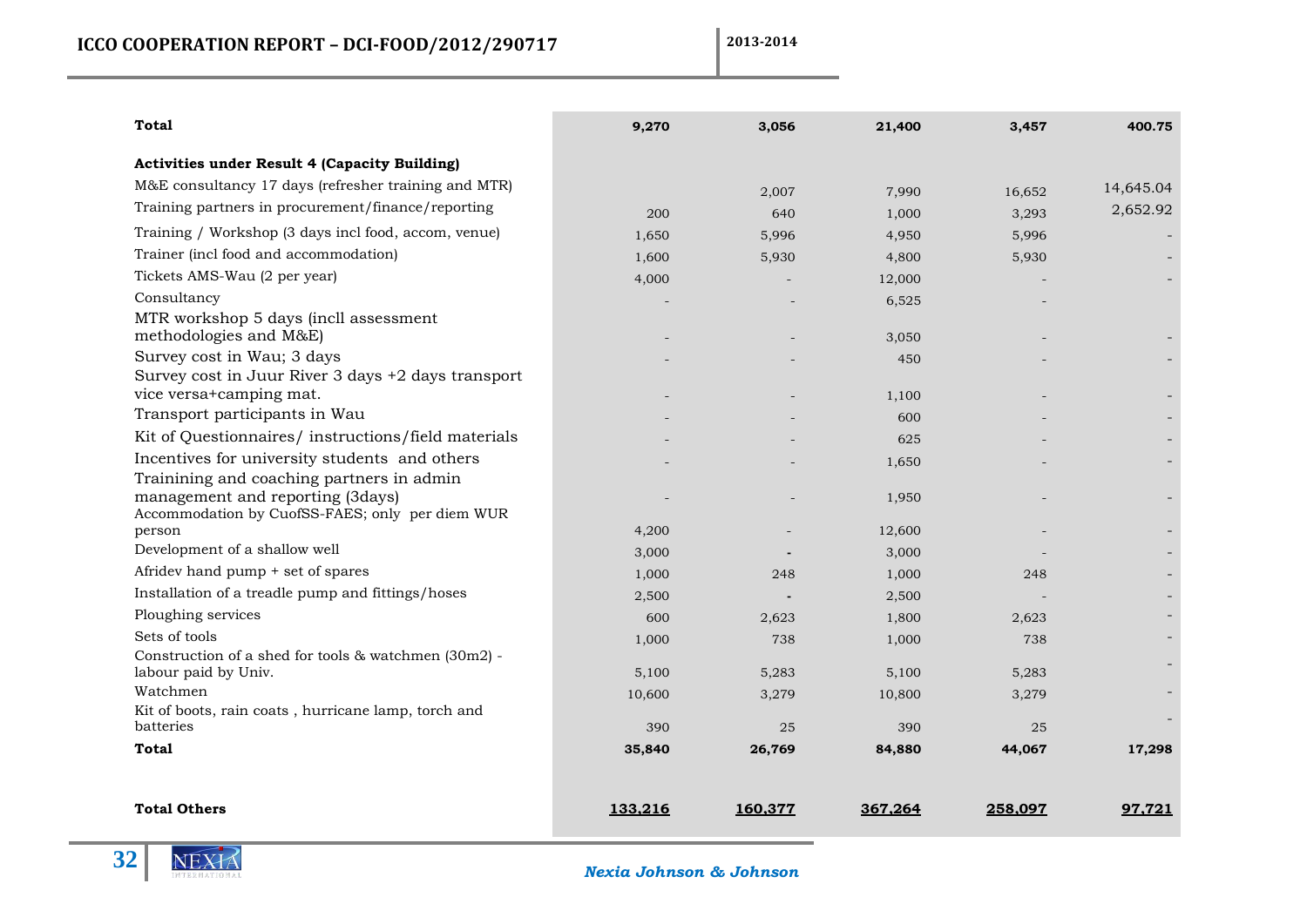| <b>Total Direct Expenditure</b><br>Provision for contingency reserve<br>Total Administrative indirect costs | 372,029<br>18,601<br>27,344 | 434,825<br>$\overline{\phantom{0}}$<br>30.438 | 1,101,357<br>55,068<br>80,950 | 733.514<br>$\overline{\phantom{a}}$<br>51,346 | 298.692<br>20,908 |
|-------------------------------------------------------------------------------------------------------------|-----------------------------|-----------------------------------------------|-------------------------------|-----------------------------------------------|-------------------|
| <b>Total Costs of the Action</b>                                                                            | 417,974                     | 465,263                                       | 1,237,375                     | 784,860                                       | 319,601           |